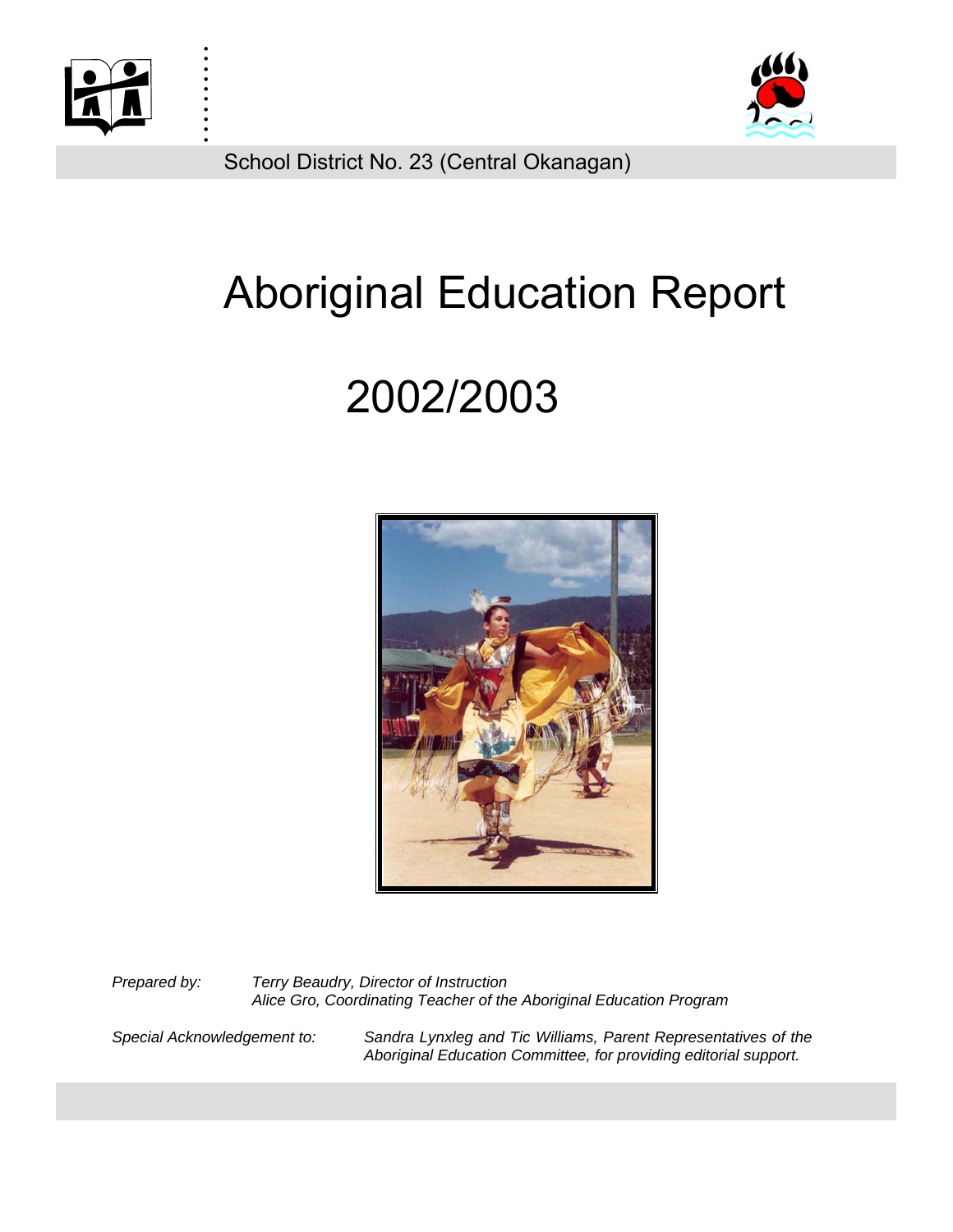# **TABLE OF CONTENTS**

|                            | Components                                                                                                                                                                                                                                                                                                                 |
|----------------------------|----------------------------------------------------------------------------------------------------------------------------------------------------------------------------------------------------------------------------------------------------------------------------------------------------------------------------|
|                            |                                                                                                                                                                                                                                                                                                                            |
|                            |                                                                                                                                                                                                                                                                                                                            |
|                            | Cultural Program<br><b>Student Advocate Program</b><br><b>Certified Education Assistant Program</b><br><b>First Nations Studies 12</b>                                                                                                                                                                                     |
|                            | <b>Report Card Data</b><br><b>Foundation Skills Assessment (FSA) Results</b><br><b>Aboriginal Student Graduation Results</b><br>Attendance Data<br>Discipline Data                                                                                                                                                         |
|                            | <b>Our Future Vision</b>                                                                                                                                                                                                                                                                                                   |
| a.<br>b.<br>C.<br>d.<br>е. | <b>Aboriginal Education Program Budget</b><br><b>First Nations Student Advocate School Assignments</b><br>Certified Education Assistant (CEA) School Assignments<br>Professional Development and In-service Provided to Staff<br>Ministry of Education Overview of Aboriginal Education Results for School District No. 23 |

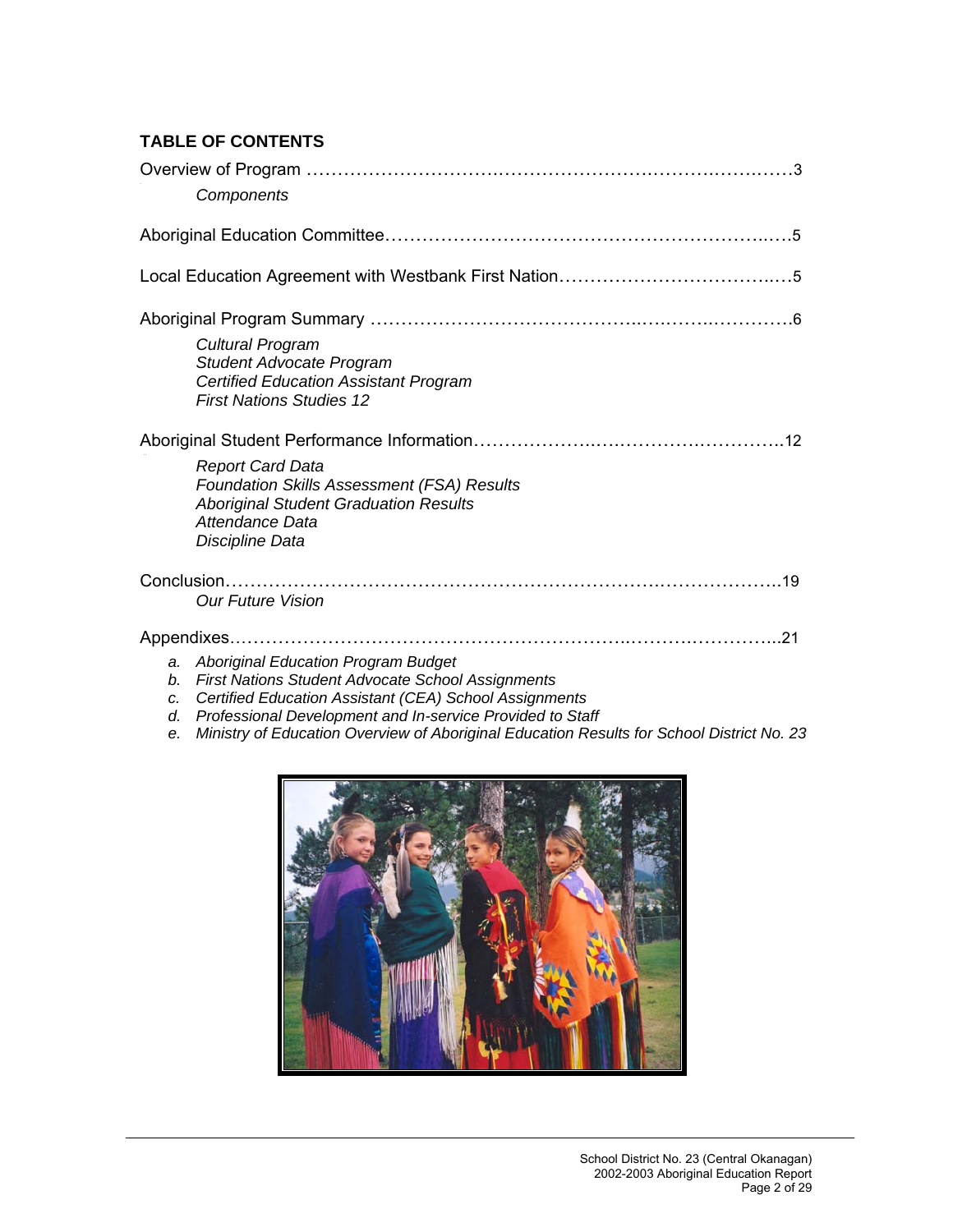# **OVERVIEW OF ABORIGINAL EDUCATION PROGRAM**

## **Background:**

School District No. 23 Aboriginal Education Program was founded in 1994 when the Ministry of Education provided targeted funding to improve school success for Aboriginal students. At that time, a team of three educators held focus groups of parents and community members throughout the District to receive suggestions about how to not only keep Aboriginal students in school but to enhance and broaden the quality of their school experience. Surveys were completed by regular classroom teachers and Aboriginal secondary students to provide further insight into the challenges facing Aboriginal students and their families. Data collected provided clear evidence that having an Aboriginal person in the school to advocate and support Aboriginal students would have the greatest impact in improving Aboriginal school success. As a result, six First Nations Student Advocates were hired in 1994 to support Middle and Secondary Aboriginal student and two teachers were reassigned to coordinate the program. In 1995, a Cultural Facilitator was hired to provide opportunities to integrate First Nation cultural resources into the existing curriculum. The popularity of the cultural program resulted in the addition of a full-time Cultural Assistant in the fall of 1995.

Upon input received from Aboriginal parents in a 1996 evaluation, the Advocate program was expanded to support elementary Aboriginal students. In 1996, eight Advocates provided support to the District's 800 Aboriginal students while the program was further expanded to include academic support for Kindergarten to Grade nine Aboriginal students. First Nations Certified Education Assistants also provided additional learning assistance to students struggling to meet Language Arts and Math curriculum expectations.

Over the last nine years, the Aboriginal Education Program has continued to evolve to meet the needs of the growing number of students identifying themselves as Aboriginal.

During the 2002/2003 school year a Coordinating Teacher, Cultural Facilitator, Cultural Facilitator Assistant, 15 Advocates and 12 (FTE) Certified Education Assistants *(CEAs),*  provided direct service to the 1320 Aboriginal students in the District.

#### **Total Number of Students Identifying Themselves as Aboriginal**

The total number of students identifying themselves as Aboriginal has more than doubled since the inception of the program. The District's Aboriginal students represent many Nations from across Canada including status, non-status, Inuit, and Métis. Approximately 10% are from the Okanagan Nation and approximately 14.4% live on reserve. Aboriginal students in School District No. 23 represent the following selfidentified Nations/Bands:

| Abenaki          | Cherokee     | Dene               | Katzie                      | Maori     | Okanagan      | St'at'imc |
|------------------|--------------|--------------------|-----------------------------|-----------|---------------|-----------|
| Algonguin        | Chevenne     | Desoto             | Kutenai                     | Métis     | Okanese       | Stó:lo    |
| Apache           | Chilcotin    | Dogrib             | Kwakala                     | Mik'Maq   | Peigan        | Tahitian  |
| Beaver           | Chipewyan    | Gitxsan            | Kwakiutl                    | Mohawk    | Saulteaux     | Thompson  |
| <b>Blackfoot</b> | Choctaw      | Haida              | Lakalzap                    | Nisga'a   | Seneca        | Toquaht   |
| <b>Blood</b>     | Coast Salish | Haisla             | LaPas                       | N'Quatqua | Shuswap       | Tsimshian |
| <b>Bonaparte</b> | Cowichan     | Interior<br>Salish | Lower Nicola                | Nuxalk    | Slavey        |           |
| <b>Burrard</b>   | Cree         | <b>Iroquis</b>     | Mamalilikulia-Que Qua'Saot' |           | Soiux         |           |
|                  |              |                    | Que Quatol                  |           |               |           |
| Carrier          | Crow         | Inuvialuit         | Maniwaki                    | Ojibwa    | Spallumscheen |           |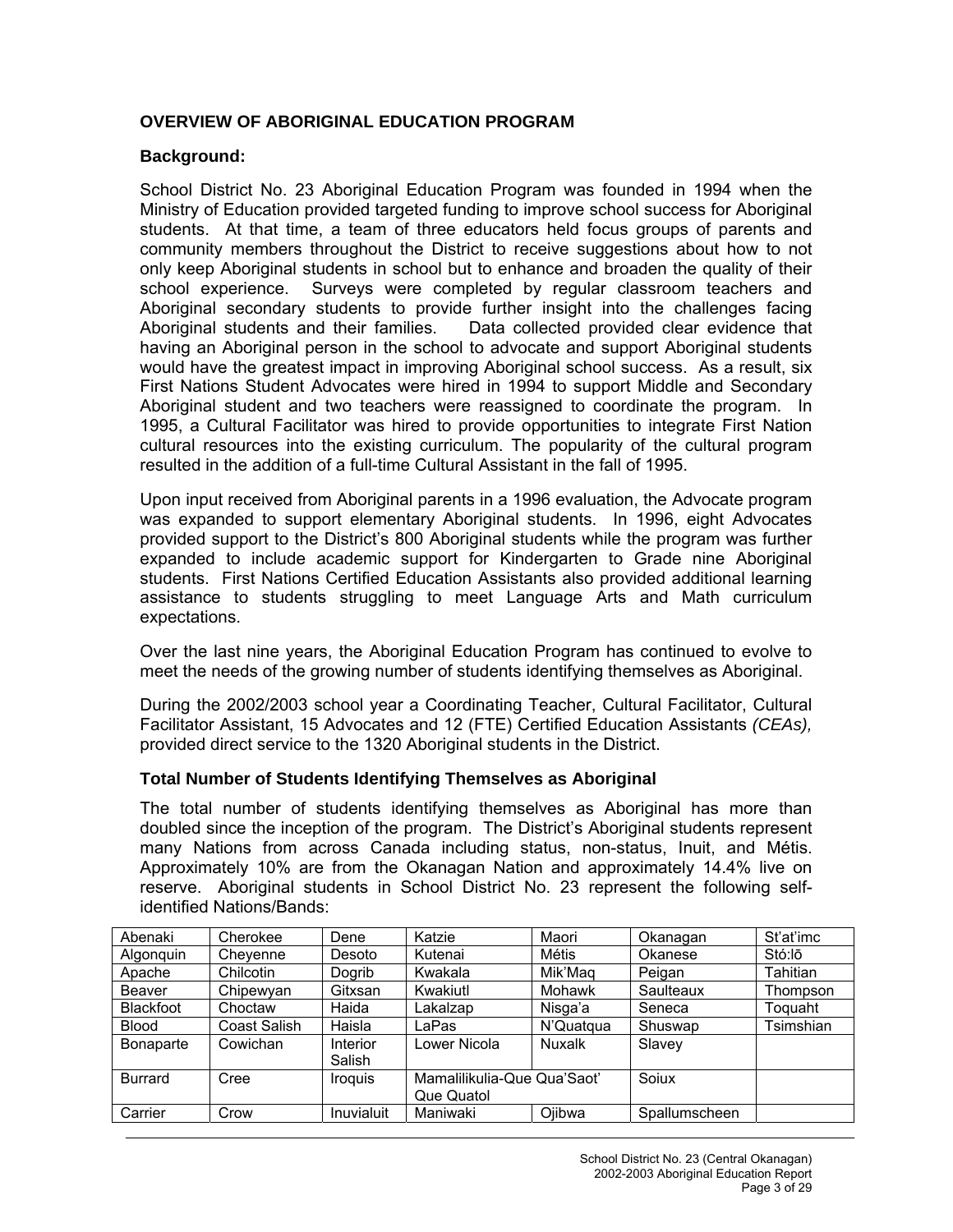

# **Total Number of Students Identifying Themselves as Aboriginal**

# **CIRCLE OF INFLUENCE**

As shown in the following diagram, Elders and the Aboriginal community are highly valued for their influence on Aboriginal students. School District personnel including the Cultural Facilitator, Aboriginal Student Advocates and First Nations Certified Education Assistants work cooperatively with the Aboriginal community to deliver programs and services to elementary, middle and secondary Aboriginal students. In partnership with Westbank First Nation and the District's Aboriginal Education Committee, District staff develop policies and programs to enhance the school experience and improve student achievement.

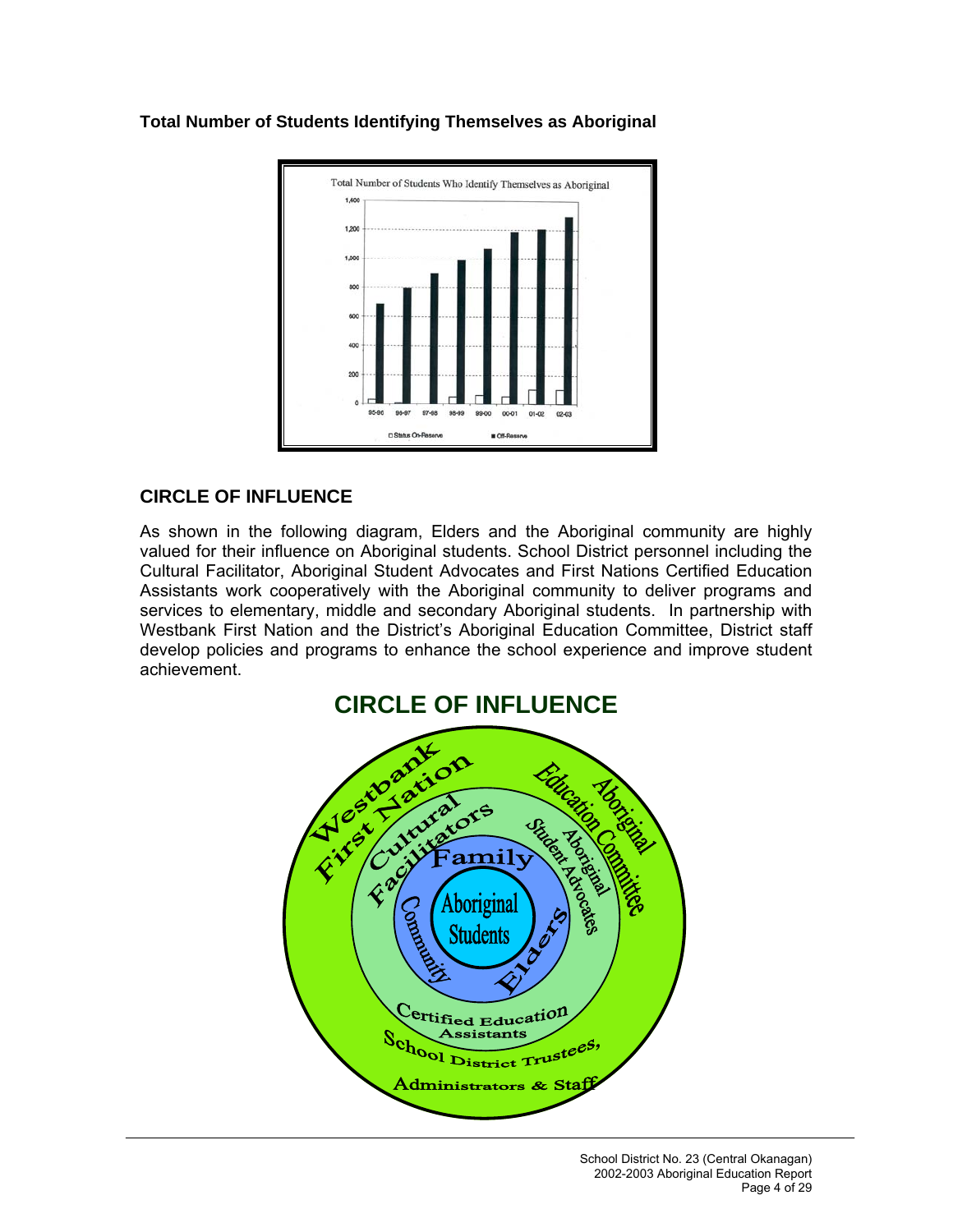## **ABORIGINAL EDUCATION COMMITTEE**

An Aboriginal Education Committee, as specified by the Ministry of Education, was established and is known locally as the Aboriginal Education Committee. The following describes committee membership:

| 2 Representatives                              |
|------------------------------------------------|
| 1 Representative                               |
| 1 Representative                               |
| 2 Representatives                              |
| 1 Representative                               |
| 1 Representative                               |
| 2 Representatives (approved by Council)        |
| 2 Representatives (approved by Council)        |
| 2 Directors of Education (non-voting capacity) |
|                                                |

#### **Aboriginal Education Committee Membership**

Terms of Reference were adopted by the Board of School Trustees on February 13, 2002. During the following year, several scheduled meetings were held, chaired by Councillor Raf DeGuevera of the Westbank First Nation. In addition, a retreat for the Council members was held at the Naramata Conference Centre on March 28, 2003. The retreat was led by Elder Dr. Mary Louie.

The committee will be reviewing the 2002/2003 student achievement data as described in this report and, in partnership with the Aboriginal community and District staff, will be recommending goals for the 2004/2005 school year.

## **LOCAL EDUCATION AGREEMENT WITH WESTBANK FIRST NATION**

On March 1, 2002 the Board of School Trustees and Westbank First Nation signed a Local Education Agreement which extends to August 31, 2005.

Significant in this agreement is the requirement that a School District 23 Director of Instruction and the Westbank Education Coordinator meet monthly to discuss educational decisions that affect Westbank First Nation students. On alternate months these meetings also included the School District 23 Coordinating Teacher and the Aboriginal Cultural Facilitator.

This agreement also provided for yearly adjustments *(January 31st each year)* to the Basic Education Tuition Fee paid to School District 23 by Westbank First Nation to reflect transfers between Sensisyusten School and School District 23 schools.



*"Students at Westbank First Nation Culture Camp visit traditional sites on the Westside"*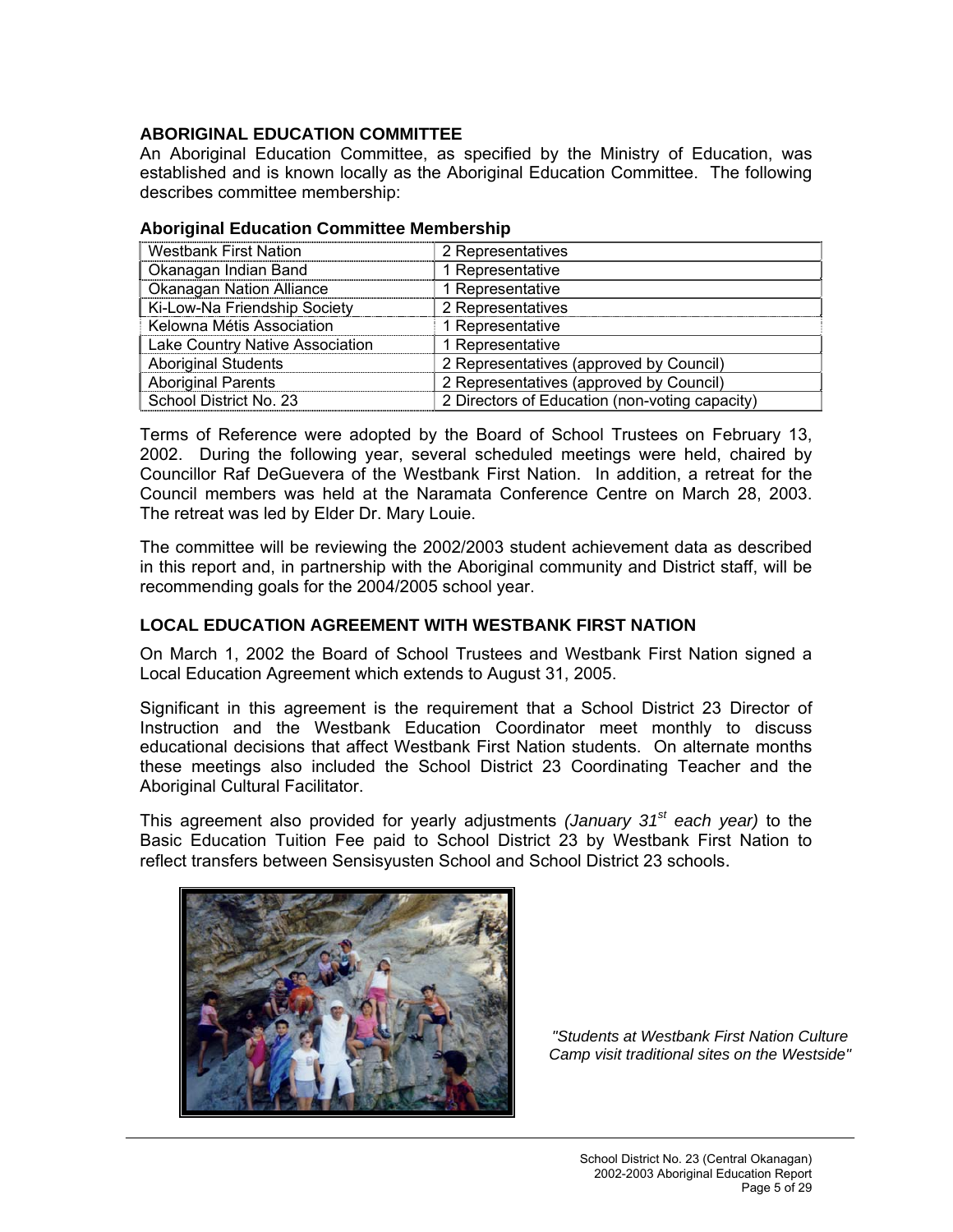# **ABORIGINAL PROGRAM SUMMARY**

The Ministry of Education mandates all Districts to develop improvement plans for all educational programs. Utilizing targeted funding, the District provides an Aboriginal Education Program to enhance the education of Aboriginal students. Several programs have been implemented to **close the gap** between Aboriginal and non-Aboriginal student achievement as well as improve graduation rates. In the year 2000/2001, 35.8% of the Aboriginal students graduated compared to 76.1% of the non-Aboriginal students. In 2002/2003, 52% of the Aboriginal students graduated compared to 76.1% of the non-Aboriginal students closing the gap to 24.1%. In 2002/2003, 45% of the Aboriginal students graduated compared to 76% of the non-Aboriginal students. The District remains committed to providing programs and services to enhance the school experience for Aboriginal students.

The goals of the District's Aboriginal Education Program are:

- 1. to increase the level and standard of literacy/numeracy at all grade levels;
- 2. to increase the graduation rates of Aboriginal secondary school students;
- 3. to provide all learners (students, staff, and parents) with the opportunity to gain a greater understanding of Aboriginal culture and history.

The following describes the components of the District's Aboriginal Education Program.

# **1. Cultural Enhancement**

The District's Aboriginal Education Cultural Program integrated First Nation cultural resources into existing curriculum. School District No. 23 recognized the need to offer a better understanding of the Okanagan First Nation. The Aboriginal Education Cultural Program provided learning opportunities and integrated cultural experiences for:

- a. **Aboriginal students** through planned gatherings, field trips and cultural clubs.
- b. **All students** through classroom presentations, Awareness Days, museum presentations, school assemblies and field trips.
- c. **Teachers** through planned classroom presentations and in-service sessions.

A full-time **Aboriginal Cultural Facilitator** and part-time (.44) **Assistant Cultural Facilitator** planned cultural programs for elementary, middle and secondary school students. The Cultural Facilitator coordinated 120 classroom presentations, two half-day school-based Awareness Days, and several school assemblies to enhance the students' understanding of Aboriginal culture. Additionally, 58 visits to the Kelowna Museum were organized for grade four students studying the history of the Aboriginal people. The Cultural Facilitator partnered with Westbank First Nation to plan the annual "SIYA" POW-WOW. Over one hundred elementary and secondary students attended this annual event hosted at Sensisyusten House of Learning on Westbank First Nation, Okanagan Territory.

The Cultural Facilitator and Assistant Cultural Facilitator worked closely with the Coordinating Teacher, the Advocates and the Aboriginal community to plan events specifically for students of Aboriginal ancestry. These gatherings provided opportunities for the students to set goals and broaden their community connection.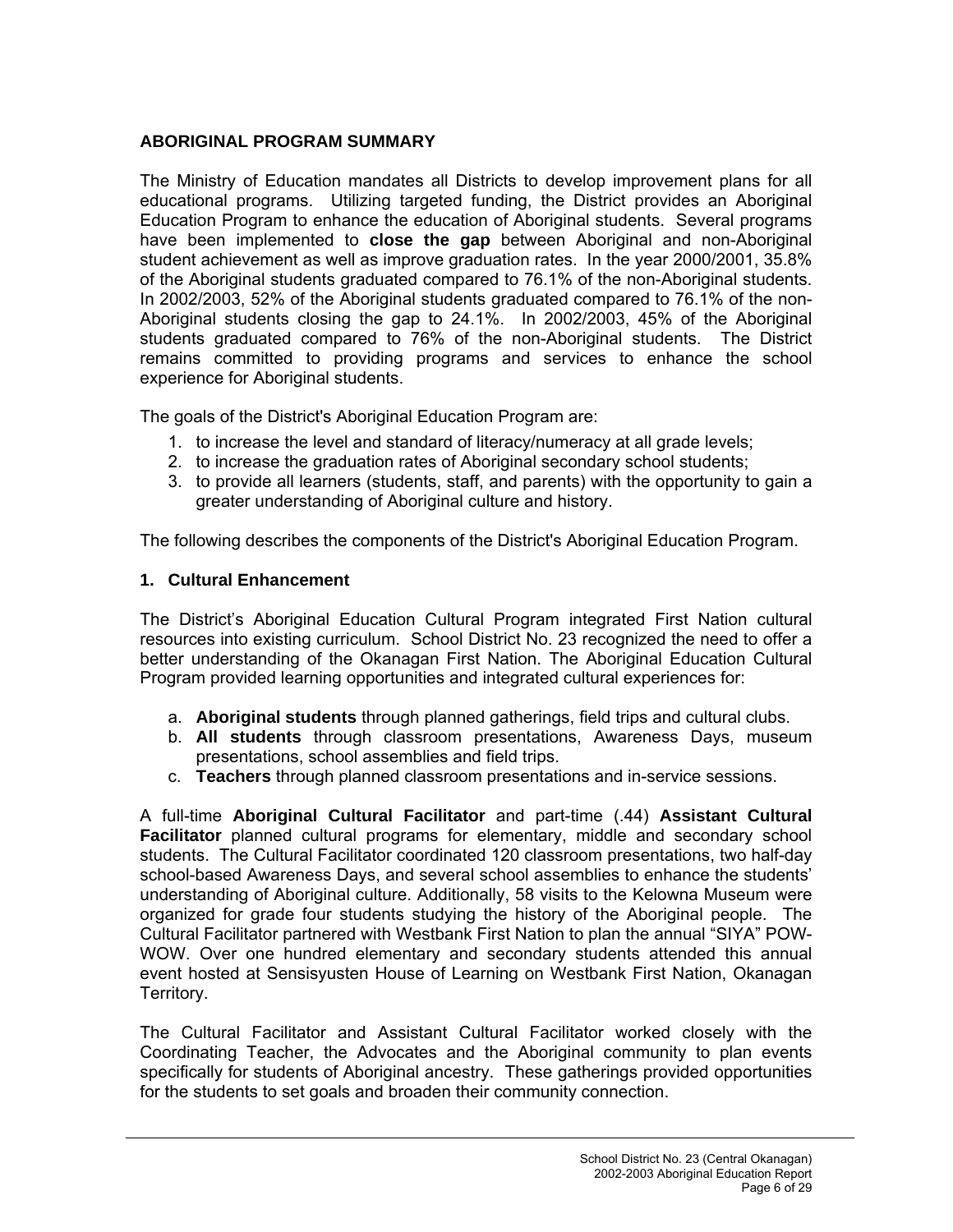The following highlights the gatherings and field trips planned specifically for students in the Aboriginal Education Program to celebrate heritage and enhance community connections:

| Date                    | <b>Purpose</b>                                                                                                     | <b>Activity</b>                                                                                    | Grade(s)                                            | # of<br><b>Students</b> |
|-------------------------|--------------------------------------------------------------------------------------------------------------------|----------------------------------------------------------------------------------------------------|-----------------------------------------------------|-------------------------|
| Nov. 14,<br>2002        | To introduce senior<br>students to various<br>opportunities in the film<br>and performance industry                | <b>Attended "Gathering</b><br>our Images" Aboriginal<br>Media Arts Symposium<br>at En'owkin Centre | Middle<br>Secondary                                 | 27                      |
| Feb. 3-5,<br>2003       | To provide career<br>information and role<br>model exposure                                                        | Attended "Blueprints for<br>the Future" Career Fair<br>in Vancouver                                | Secondary                                           | 40                      |
| Feb 24.<br>2003         | To provide opportunity for<br>senior students to<br>become presenters at a<br>social justice student<br>conference | Students presented two<br>workshops at "Care &<br>Make it Fair"<br>conference                      | Secondary                                           | 10                      |
| April 17,<br>2003       | To provide opportunity for<br>students to learn about<br>the "Seven Teachings of<br>the Grandfathers"              | Attended a Gathering at<br>Central Programs &<br>Services                                          | Grade 8                                             | 100                     |
| April 30,<br>2003       | To offer exposure to a<br>variety of career paths<br>that have been chosen by<br>Aboriginal people                 | Attended 9th annual<br>Aboriginal Career Fair                                                      | Middle<br>Secondary                                 | 100                     |
| May 6,<br>2003          | To provide an opportunity<br>for youth to learn about<br>personal safety and good<br>life choices                  | Attended the "Building<br><b>Brighter Futures"</b><br>Conference in<br>Penticton                   | Middle<br>Secondary                                 | 40                      |
| May 15,<br>2003         | To celebrate the high<br>school<br>completion/graduation of<br>Aboriginal students                                 | Attended graduation<br>celebration with<br>students and guests"                                    | Grade 12                                            | 75                      |
| <b>June 20,</b><br>2003 | To provide an opportunity<br>for students to participate<br>in a "mini-powwow".                                    | Attended "SIYA" at<br>Sensisyusten House of<br>Learning                                            | Elementary<br>(guests)<br>Secondary<br>(volunteers) | 110                     |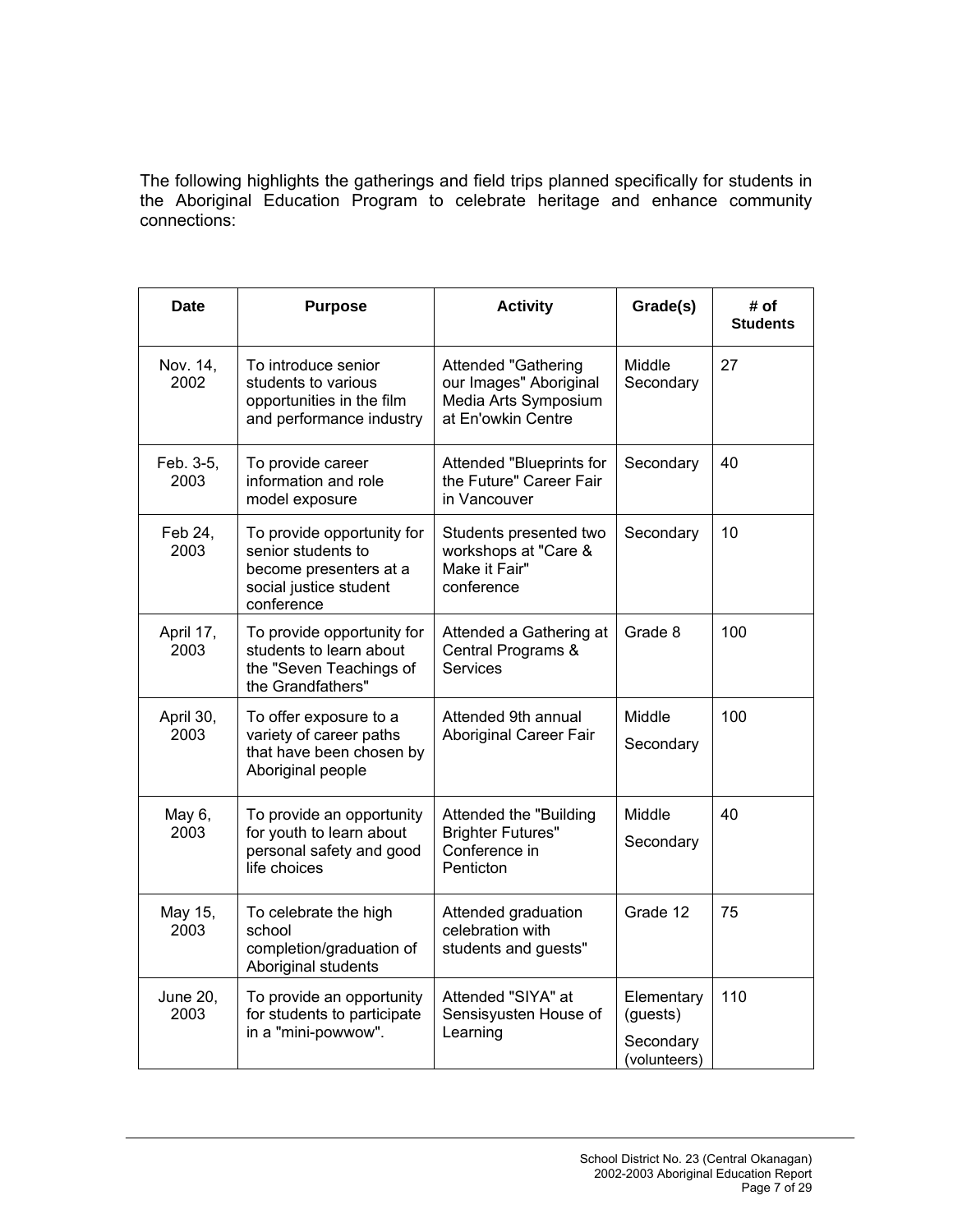In honour of sharing teachings and knowledge, an Elders Gathering was held for the presenters of the Aboriginal Education Program.

An opportunity to learn Okanagan language was offered to students through the cooperative efforts of Westbank First Nation and School District No. 23. The Westbank First Nation Summer Language Camp focused on the language and culture of the Okanagan People. Over sixty students attended last year's summer camp.

## 2. **First Nations Advocacy**

Fifteen First Nations Advocates were assigned to the District's 30 elementary, 6 middle and 5 secondary schools. In elementary schools, each Advocate provided advocacy to approximately 140 students. In middle and secondary schools, each Advocate provided advocacy to approximately 70 students.

Middle and secondary school Advocates return to their school assignments the last week of August to review student timetables, orient new students to their school, conduct home visits, and ensure students are ready for school opening. An earlier startup time for First Nations Advocates has been most beneficial for students in transitions.

The primary focus of First Nations Advocates was to assist students with developing personal goals in order to reach their potential. For many students, the goal was to graduate with a Dogwood certificate; however, for some students it meant reaching the goals of an Individualized Education Plan.

## **First Nations Advocacy may include:**

- cultural awareness
- academic advising secondary and post-secondary
- **Example 1** career planning
- **goal setting**
- personal counselling
- family support
- consulting with classroom teachers and school administration
- liaising with community resources.

First Nations Advocates provide an ongoing relationship with students throughout their school lives. Beginning in Kindergarten, each Aboriginal student has at least one meeting a month with an Advocate. Many students in middle and secondary school meet with their Advocate every day.

First Nations Advocates play a major role in building relationships with students. School District No. 23 recognizes the impact of this position and is committed to enhancing and strengthening this relationship to the benefit of the Aboriginal Education Program.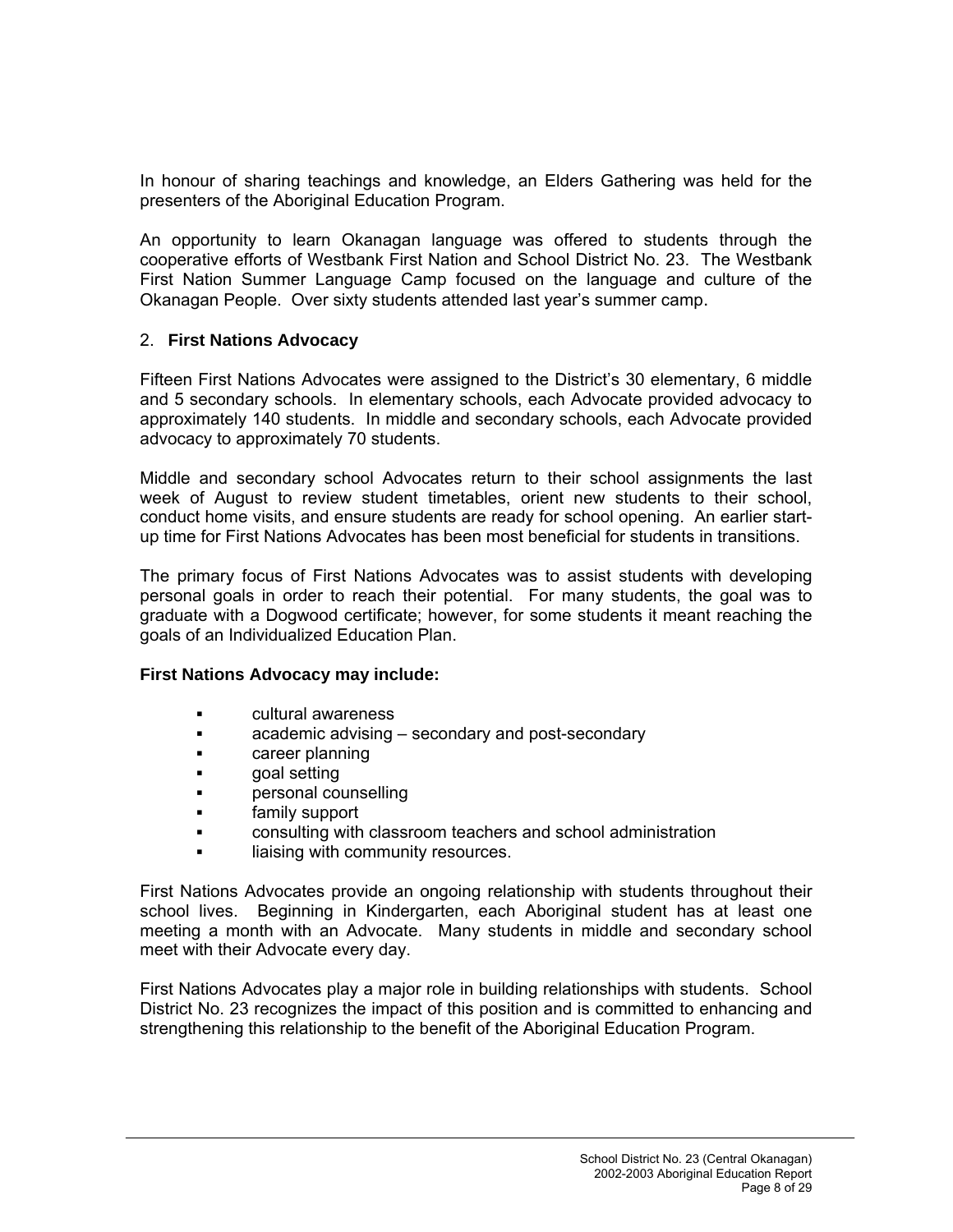## **First Nations Advocates document:**

- the support they have received
- **the issues they have encountered**
- the successes they have experienced
- those who exit our schools before graduation. *appendixes b and c*



*2002-2003 Aboriginal Education Program Staff (Advocates, Cultural Facilitator, Coordinating Teacher)*

# **3. Academic Assistance**

As discussed in the Superintendent's *"Goals Worthy of Pursuit",* "students entering kindergarten are both better and worse prepared than any time in the history of public education." Some students enter school with established readiness skills in literacy and numeracy while other students are entering school with little knowledge of print material, poor language skills, poor social skills and lacking the confidence to tackle new learning. In addressing the disparity in readiness for school between some Aboriginal and non-Aboriginal children, Ki-Low-Na Friendship Society partnered with the Ministry of Children and Families and School District No. 23 to develop a "Head Start" Preschool Program at Quigley Elementary School. After an extensive renovation to the school's multi-purpose room, the preschool opened in the spring of 2003.

Academic assistance was also provided for students from Kindergarten to grade 9 who were experiencing difficulties in the Language Arts and Math. Twelve (FTE) **Certified Education Assistants** worked with the classroom teachers and Learning Assistant Teachers to provide direct learning assistance for students. This help was in addition to any learning assistance help students may have received. When available or relevant, First Nation cultural materials were used as a resource in this program.

Academic assistance was also provided for secondary students who were experiencing difficulties with coursework. Tutorial services were provided by certified teachers to prepare students for exams.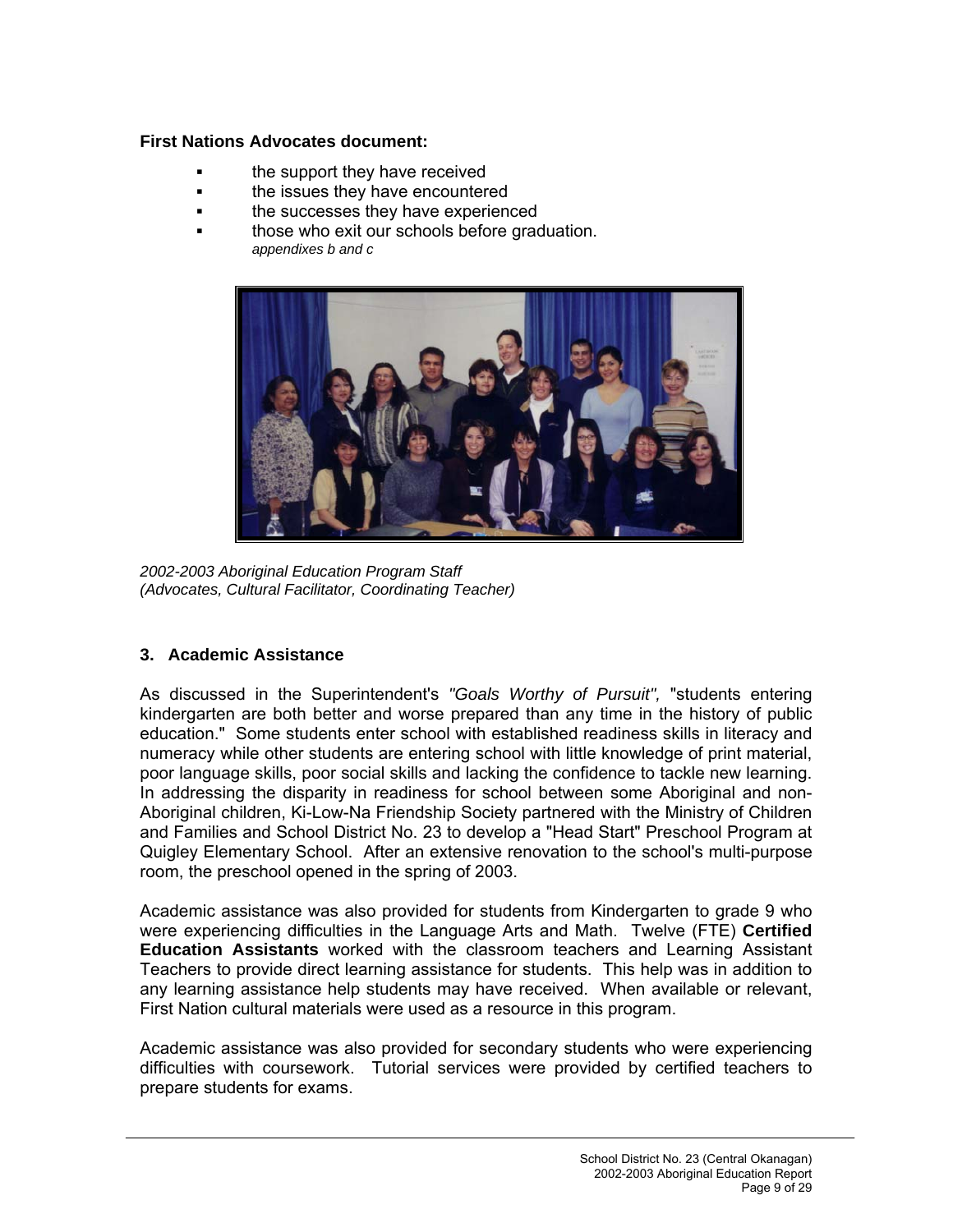## **First Nations 12**

This course, now offered as an alternative to Social Studies 11, fulfills graduation requirements. The following schools offered First Nations 12 during the 2002/2003 school year:

- **Kelowna Senior Secondary**
- **Mount Boucherie Secondary**
- Rutland Senior Secondary

First Nations 12 was taught by teachers already on staff at each school. They were assisted in the delivery of the curriculum by the **Aboriginal Culture Program**, which provided guest speakers, performers, field trip opportunities and culturally appropriate advice.

First Nations Studies 12 is open to all students and many non-Aboriginal students choose the course to increase their knowledge and understanding of the history and culture of Early Canada.

During the 2002/2003 school year, a valuable learning opportunity was provided for First Nations Studies 12 students at Kelowna Senior Secondary when they participated in a cultural exchange with students from the Penetanquishene Band in Christian Island, Ontario. The Ontario students were introduced to Okanagan Territory as well as that of the Coastal Salish during a one week visit in April 2003. In May 2003, 24 Kelowna Senior Secondary students traveled with their teacher and two First Nations Student Advocates to the Chipewa community.



*"When I signed up for the trip, I must say I was prejudiced. I had never really gotten to know any first nations people before. I had only heard stories. By actually staying with them, and getting to know them, I could see them all as people. I made great new friends, and was very fond of my host family. My perspective has changed completely, and I no longer feel any hint of racism. I do not think that would have happened for me without this trip." (comment from a K.S.S. student participating in the exchange to Christian Island)* 



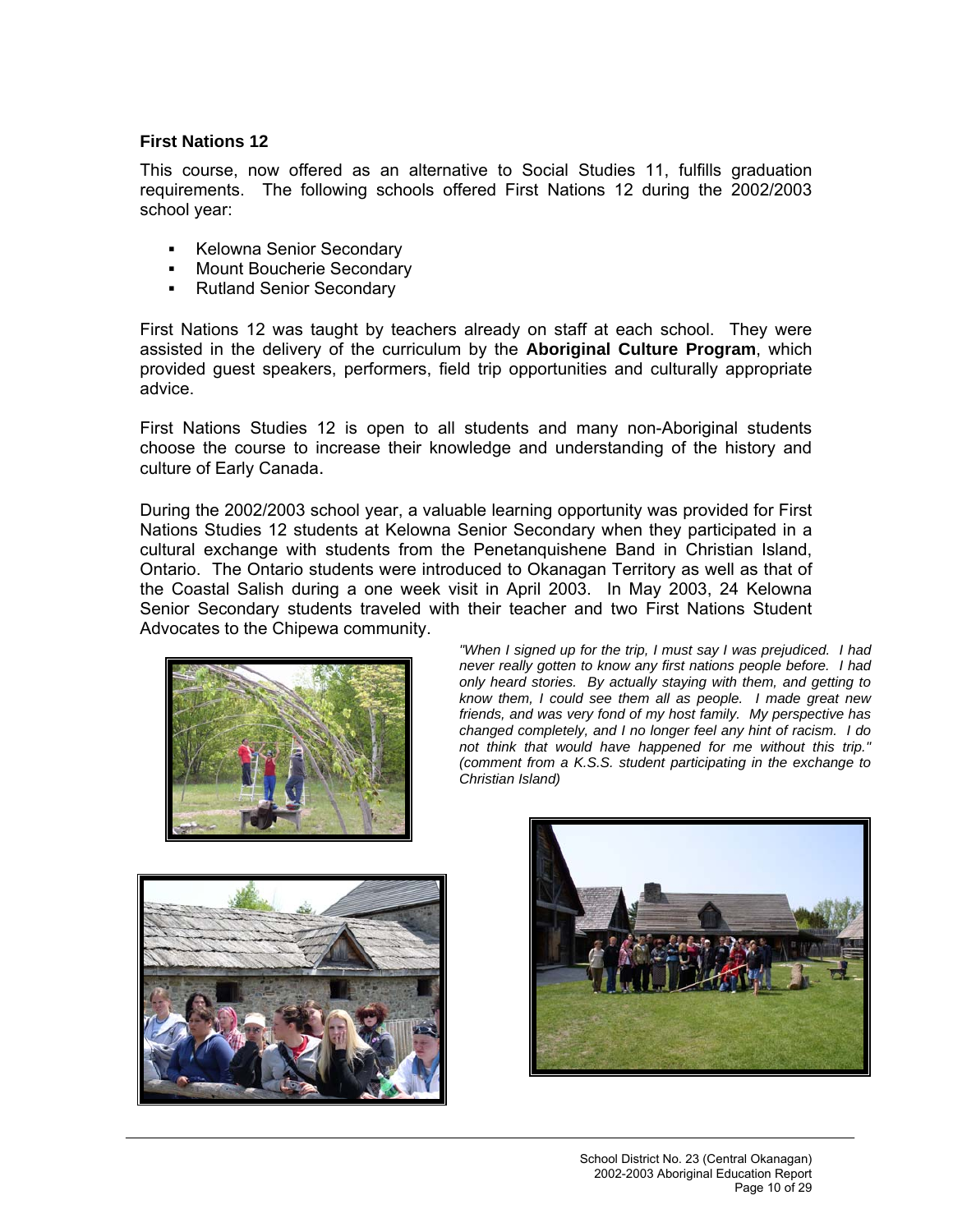## **Strategies to Achieve Results**

In summary, the following strategies were implemented during the 2002/2003 school year to enhance the school experience and improve the graduation rate for Aboriginal students.

- 1. Established regular meetings with the District's Aboriginal Education Committee in order to strengthen the committee's vision for school improvement.
- 2. Established a Local Education Agreement (LEA) with Westbank First Nation in March 2002. Key aspects of the agreement include maintaining a current nominal roll, tracking student achievement on an ongoing basis, developing an annual student performance report, and maintaining ongoing communication with Westbank First Nation.
- 3. Partnered with the Ki-Low-Na Friendship Society to open the Aboriginal Family Resource Program/Preschool at Quigley Elementary School.
- 4. Partnered with Westbank First Nation to install new hardware and software at Sensisyusten House of Learning. Federal funding was used to update the technology at Sensisyusten School. The lab remains open in the evening to provide access to middle and secondary students for the completion of school assignments.
- 5. Provided cultural opportunities for students within the school and the community. Additionally, 40 students traveled to Vancouver to the Blueprints for the Future Career Fair and 25 students traveled to Christian Island, Ontario, on a cultural exchange.
- 6. Provided student leadership opportunities for secondary school students. Ten Aboriginal students were chosen to present at the Elementary School Care and Make it Fair Conference. The session focused on sharing school experiences and accepting diversity within the community.
- 7. Offered First Nation 12 Studies at Mount Boucherie Secondary School, Kelowna Secondary School, and Rutland Senior Secondary School.
- 8. Established a week-earlier "start-up" time for middle and secondary school Advocates to assist students with the transition back to school. Middle and secondary school Advocates returned to their school assignments on August  $25<sup>th</sup>$ , 2003.
- 9. Hired 12.0 (FTE) First Nation Certified Education Assistants (FN CEA) to provide academic assistance to students from Kindergarten to grade nine.
- 10. Provided tutorial support for secondary students to assist with coursework and prepare for semester and final exams.
- 11. Developed strategies to increase student attendance *(i.e., home visits, recognition for improved attendance, and field trip opportunities)*.
- 12. Developed a District-based Accountability Tracking System to gather student achievement data for the purposes of determining the students' school performance as well as determining future goals of the Aboriginal Education Program.
- 13. Provided ongoing professional development to Advocates and First Nation CEAs. Elders, professionals from the community and cultural presenters were often invited to the monthly Advocate meetings to discuss a variety of issues.
- 14. Celebrated Aboriginal student success. On May 15<sup>th</sup>. 2003, Elders, parents, community members and teaching staff came together to celebrate 75 students graduating. The graduation ceremonies were attended by over 300 members of the community. In addition to the annual graduation ceremonies, student success is recognized on an ongoing basis.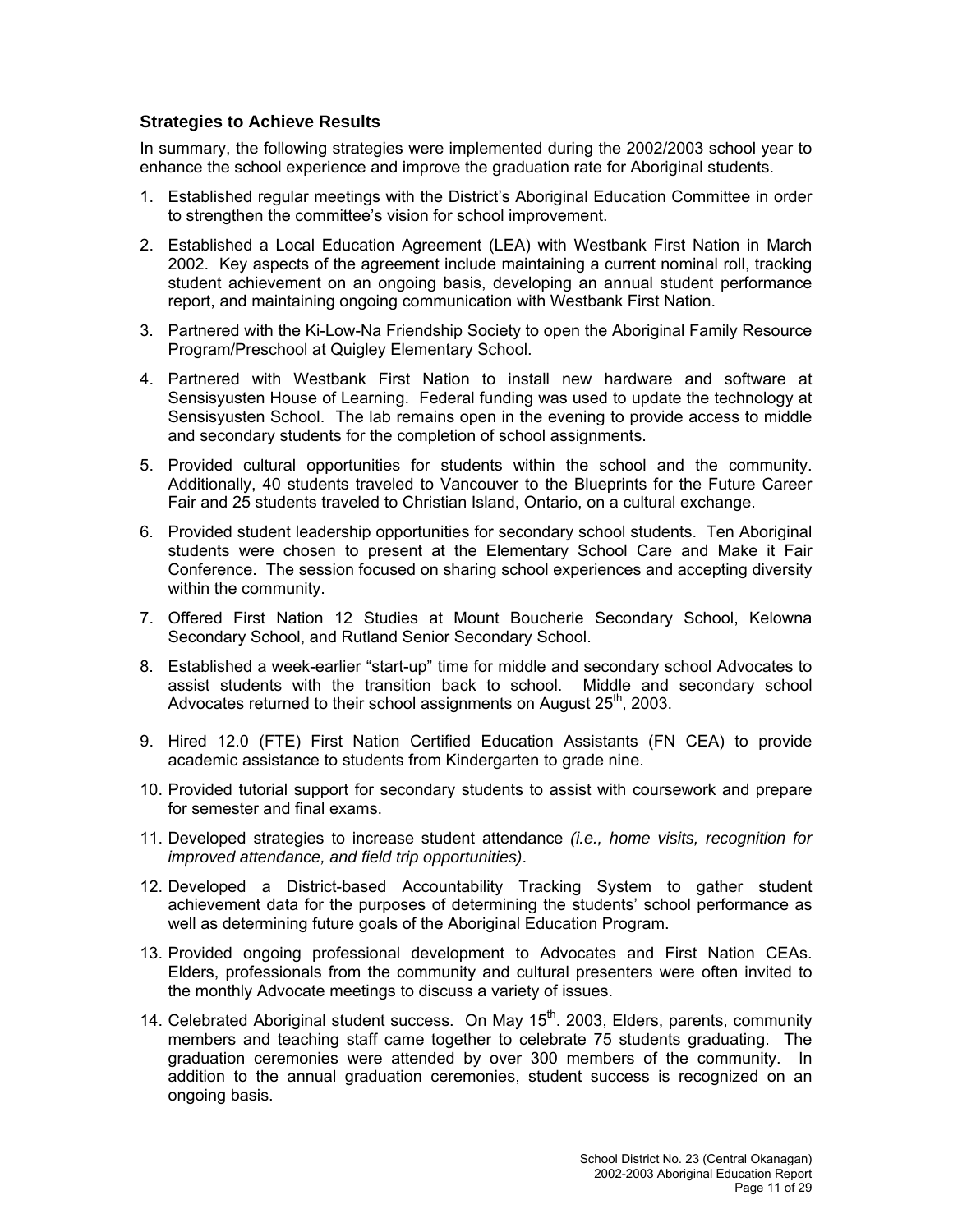# **STUDENT PERFORMANCE INFORMATION – DISTRICT RESULTS**

The following data indicates the overall academic performance of students at each grade level. The data collected will determine future goals for achieving school success.

|              |                            | <b>Language Arts</b> |     | <b>Math</b>       |     |  |
|--------------|----------------------------|----------------------|-----|-------------------|-----|--|
| Grade        |                            | <b>Head Count</b>    | %   | <b>Head Count</b> | %   |  |
|              | <b>All Students</b>        | 1257                 | 84% | 1257              | 85% |  |
| Κ            | <b>Aboriginal Students</b> | 91                   | 83% | 91                | 85% |  |
|              | <b>All Students</b>        | 1396                 | 85% | 1396              | 93% |  |
|              | <b>Aboriginal Students</b> | 94                   | 75% | 94                | 88% |  |
|              | <b>All Students</b>        | 1455                 | 86% | 1455              | 92% |  |
| $\mathbf{2}$ | <b>Aboriginal Students</b> | 109                  | 78% | 109               | 85% |  |
|              | <b>All Students</b>        | 1562                 | 83% | 1563              | 90% |  |
| 3            | <b>Aboriginal Students</b> | 98                   | 76% | 99                | 80% |  |

**Total Headcount and Percentage of Students Meeting or Exceeding Expectations** 

- Aboriginal and non-Aboriginal Kindergarten students showed comparable results at the end of the school year.
- At the grade one level, only 75% of the Aboriginal students met or exceeded expectations in Language Arts compared to 85% of the non-Aboriginal students.
- Primary report card results showed that a greater percentage of Aboriginal students were meeting and/or exceeding expectations in Math compared to Language Arts; however, grade three Math results demonstrated a 10% gap in achievement between the Aboriginal and non-Aboriginal primary students.

|       |                            | <b>Language Arts</b> |      | <b>Math</b>       |               |
|-------|----------------------------|----------------------|------|-------------------|---------------|
| Grade |                            | <b>Head Count</b>    | $\%$ | <b>Head Count</b> | $\frac{9}{6}$ |
|       | <b>All Students</b>        | 1704                 | 91%  | 1574              | 94%           |
| 4     | <b>Aboriginal Students</b> | 106                  | 84%  | 102               | 90%           |
|       | <b>All Students</b>        | 1724                 | 93%  | 1619              | 94%           |
| 5     | <b>Aboriginal Students</b> | 113                  | 87%  | 107               | 88%           |
|       | <b>All Students</b>        | 1747                 | 93%  | 1646              | 94%           |
| 6     | <b>Aboriginal Students</b> | 108                  | 87%  | 105               | 87%           |

# **Total Headcount and Percentage of Students Meeting or Exceeding Expectations**

- Intermediate report card results showed that 84% 87% of the Aboriginal students were meeting and/or exceeding expectations in Language Arts. The achievement gap between the Aboriginal students and non-Aboriginal students in Language Arts remained at 6% - 7% throughout the intermediate grades.
- At the early intermediate grades, achievement results in Math are comparable between Aboriginal and non-Aboriginal students.
- **\*** *Meeting or exceeding expectations is equivalent to a percentile range from 50% to 100% or a letter grade range from C- to A.*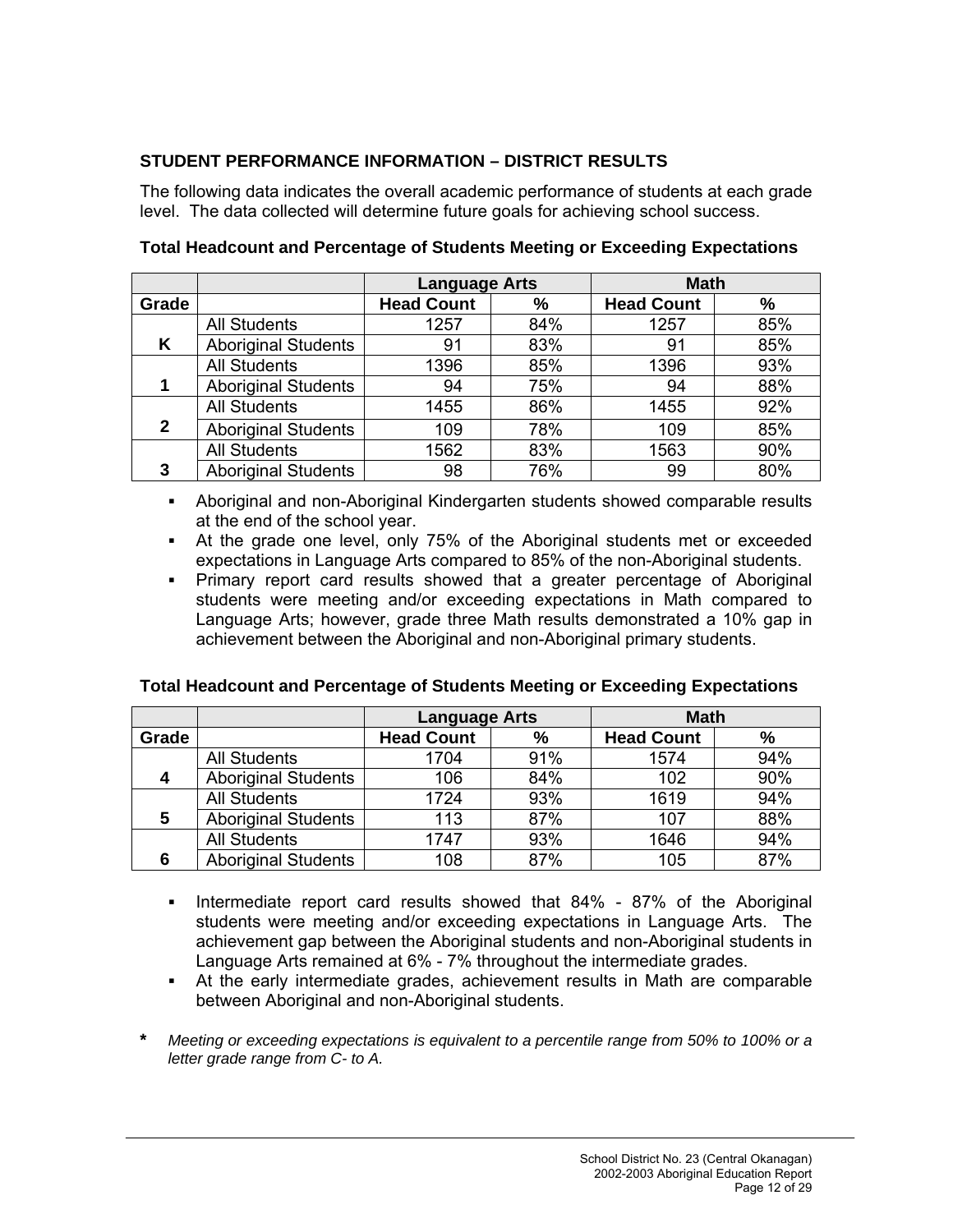|       |                            | <b>Language Arts</b> |      | <b>Math</b>       |     |
|-------|----------------------------|----------------------|------|-------------------|-----|
| Grade |                            | <b>Head Count</b>    | $\%$ | <b>Head Count</b> | %   |
|       | <b>All Students</b>        | 2090                 | 95%  | 1766              | 94% |
|       | <b>Aboriginal Students</b> | 111                  | 87%  | 94                | 79% |
|       | <b>All Students</b>        | 1938                 | 87%  | 1815              | 90% |
| 8     | <b>Aboriginal Students</b> | 116                  | 82%  | 113               | 77% |
|       | <b>All Students</b>        | 1883                 | 90%  | 1783              | 95% |
| 9     | <b>Aboriginal Students</b> | 84                   | 86%  | 82                | 91% |

# **Total Headcount and Percentage of Students Meeting or Exceeding Expectations**

- Middle years report card results indicated 4% 8% achievement gap in Language Arts between Aboriginal and non-Aboriginal students.
- In grade seven and grade eight, results showed 13% 15% achievement gap in Math between Aboriginal and non-Aboriginal students.
- Comparing achievement in grade nine Math is difficult since students were enrolled in a variety of Math courses.

# **Total Headcount and Percentage of Students Meeting or Exceeding Expectations**

|       |                            | <b>Language Arts</b> |     | <b>Math</b>       |               |
|-------|----------------------------|----------------------|-----|-------------------|---------------|
| Grade |                            | <b>Head Count</b>    | %   | <b>Head Count</b> | $\frac{9}{6}$ |
|       | <b>All Students</b>        | 1738                 | 95% | 1673              | 91%           |
| 10    | <b>Aboriginal Students</b> | 63                   | 87% | 64                | 77%           |
|       | <b>All Students</b>        | 1845                 | 95% | 1968              | 90%           |
| 11    | <b>Aboriginal Students</b> | 86                   | 65% | 97                | 81%           |
|       | <b>All Students</b>        | 2164                 | 98% | 1067              | 89%           |
| 12    | <b>Aboriginal Students</b> | 75                   | 97% | $\mathcal{P}$     | 95%           |

- At the secondary level, Aboriginal and non-Aboriginal students enroll in Language Arts and Math courses that represent a wide range of difficulty making comparisons unclear.
- Language Arts results reflect achievement in one or more of the following courses: English 10, English 11, Communications 11, English 12, Communications 12, English Literature 12, Technical and Professional Communications 12.
- Math results reflect achievement in one or more of the following courses: Principles Math 10, Essentials Math 10, Applications Math 10, Principles Math 11, Essentials Math 11, Applications Math 11. Principles Math 12, Applications Math 12, Calculus.
- It is recommended that further information will need to be collected to determine Aboriginal academic achievement at the senior secondary level.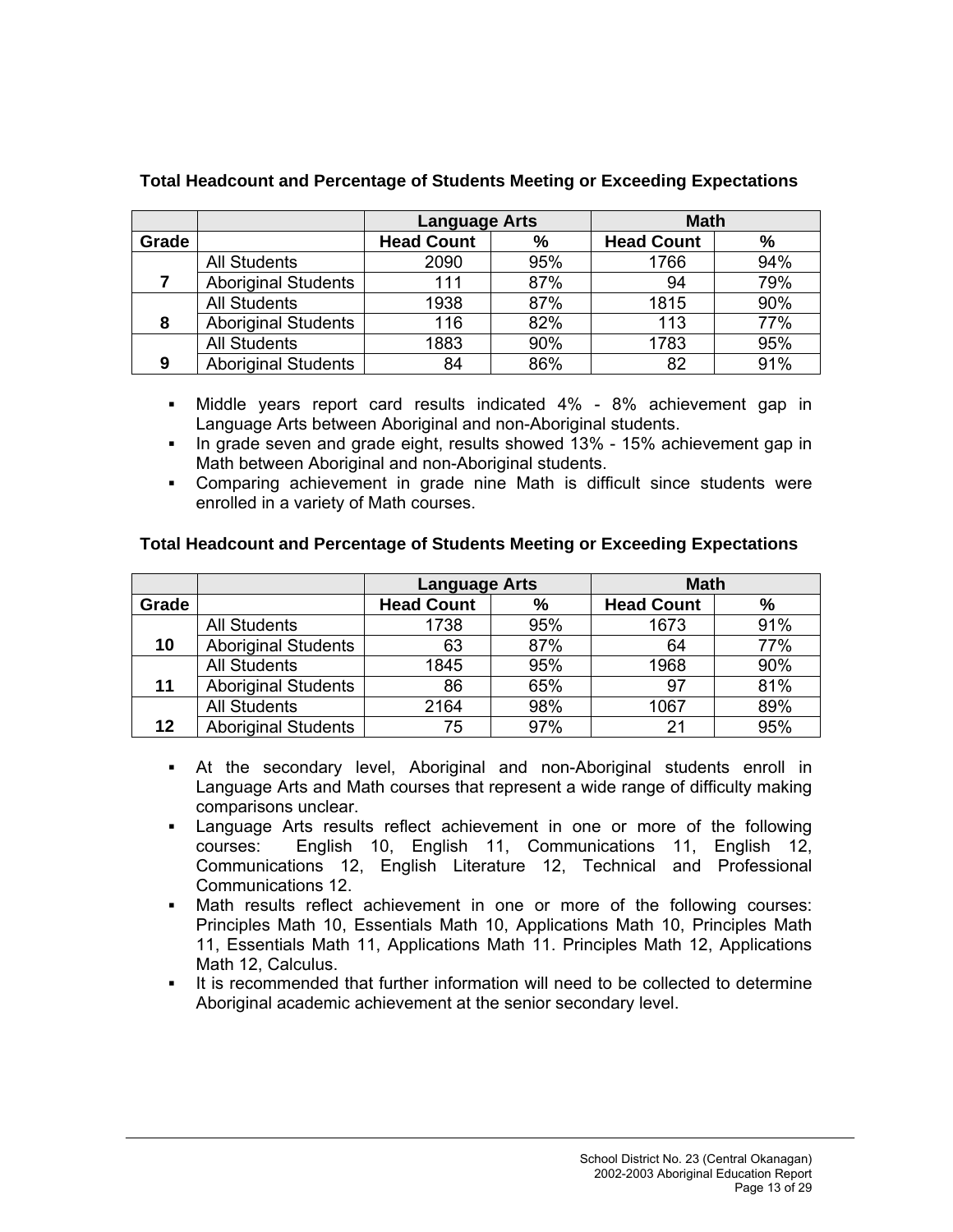

# **Foundation Skills Assessment (FSA) District Results**

- Although the District and provincial achievement results in Reading for Aboriginal and non-Aboriginal students were significantly lower than previous years, trend lines clearly indicate that further intervention is required to support Aboriginal students in the area of Language Art.
- Grade 4 Aboriginal students continue to show improvement in meeting the expectations for Writing. 96% of the students were meeting and/or exceeding the expectations in Writing
- Trend lines clearly indicated lower academic performance in Math than previous years.





- Grade 7 Aboriginal students continue to show significant improvement in meeting and/or exceeding expectations in Reading.
- **Writing results have shown a slight decline from previous years.**
- Grade 7 Aboriginal students continue to show significant improvement in meeting and/or exceeding expectations in Math.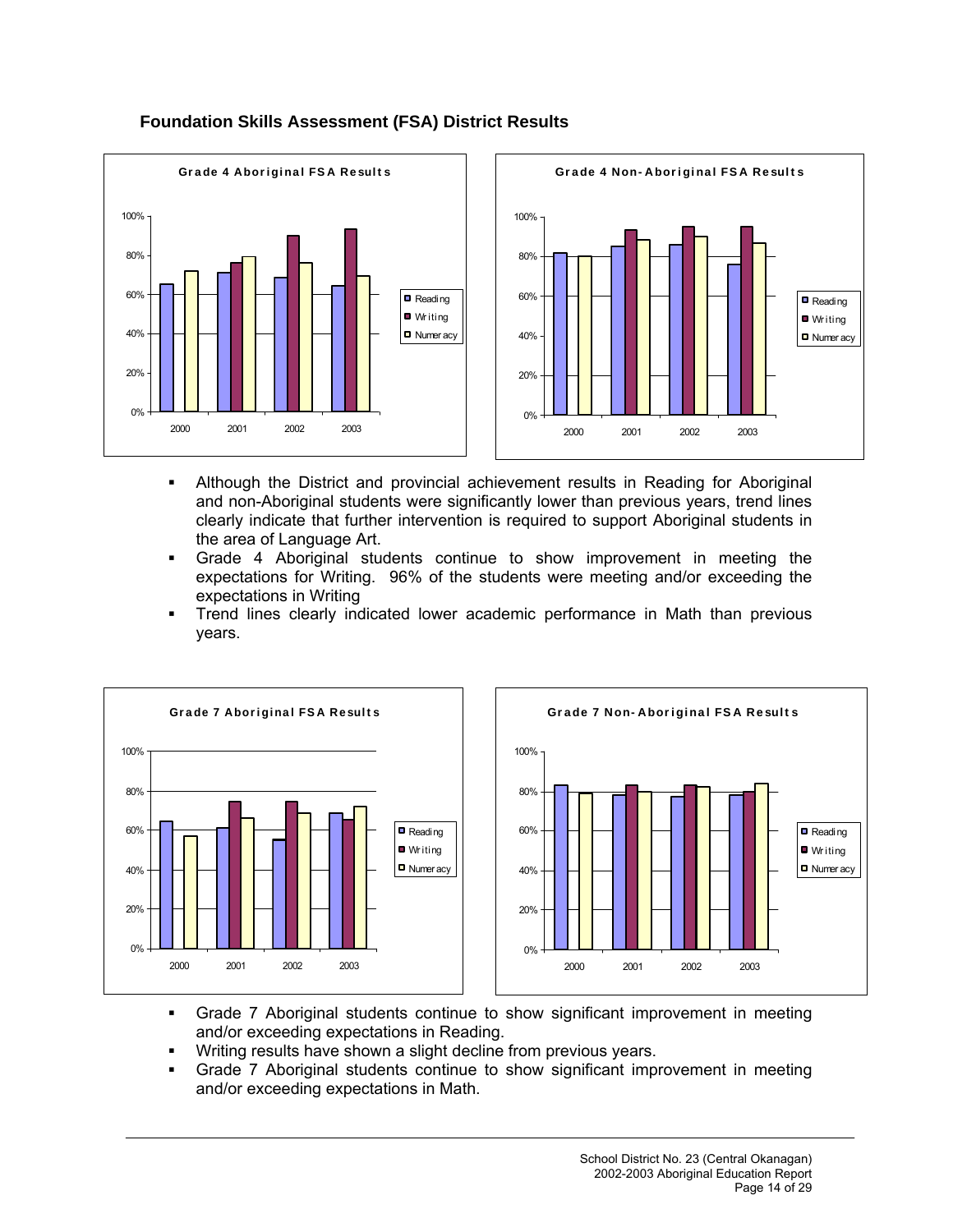

- Grade 10 Aboriginal students have shown significant improvement in meeting and/or exceeding expectations in Reading.
- Grade 10 Aboriginal student writing results remain constant over the past few years.
- Grade 10 Aboriginal student Math results have significantly improved since last year.
- At the secondary level, Aboriginal and non-Aboriginal students enroll in Language Arts and Math courses that represent a wide range of difficulty making comparisons unclear.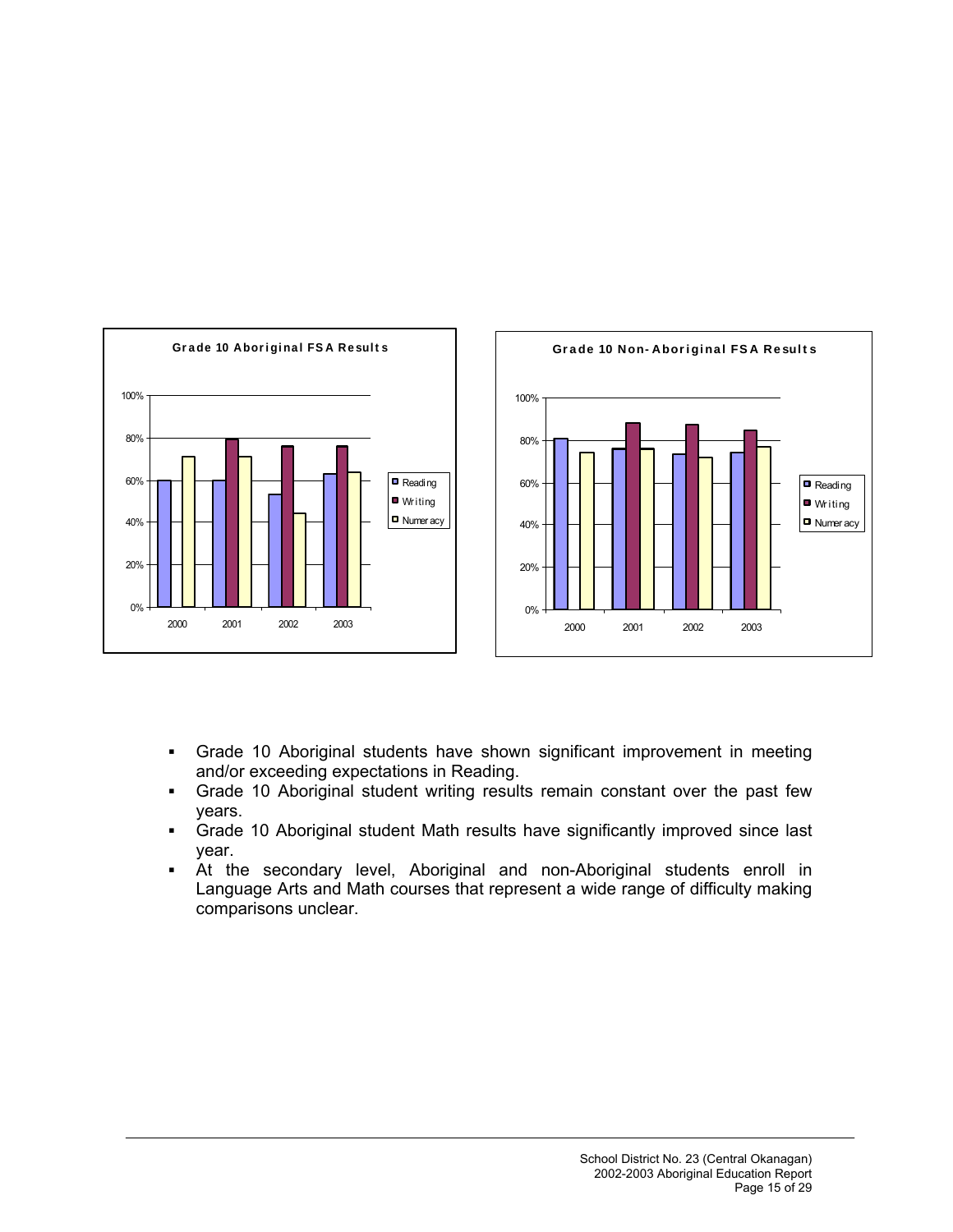**Aboriginal Student Graduation Results** 





- 53% of the District's Aboriginal students graduated in the 2002/2003 school year setting a District record. Trend lines clearly indicated more Aboriginal students graduating each year.
- **Trend lines indicate more Aboriginal students** graduating with a Dogwood certificate.



 The GPA of Aboriginal and non-Aboriginal graduates receiving a Dogwood certificate is comparable.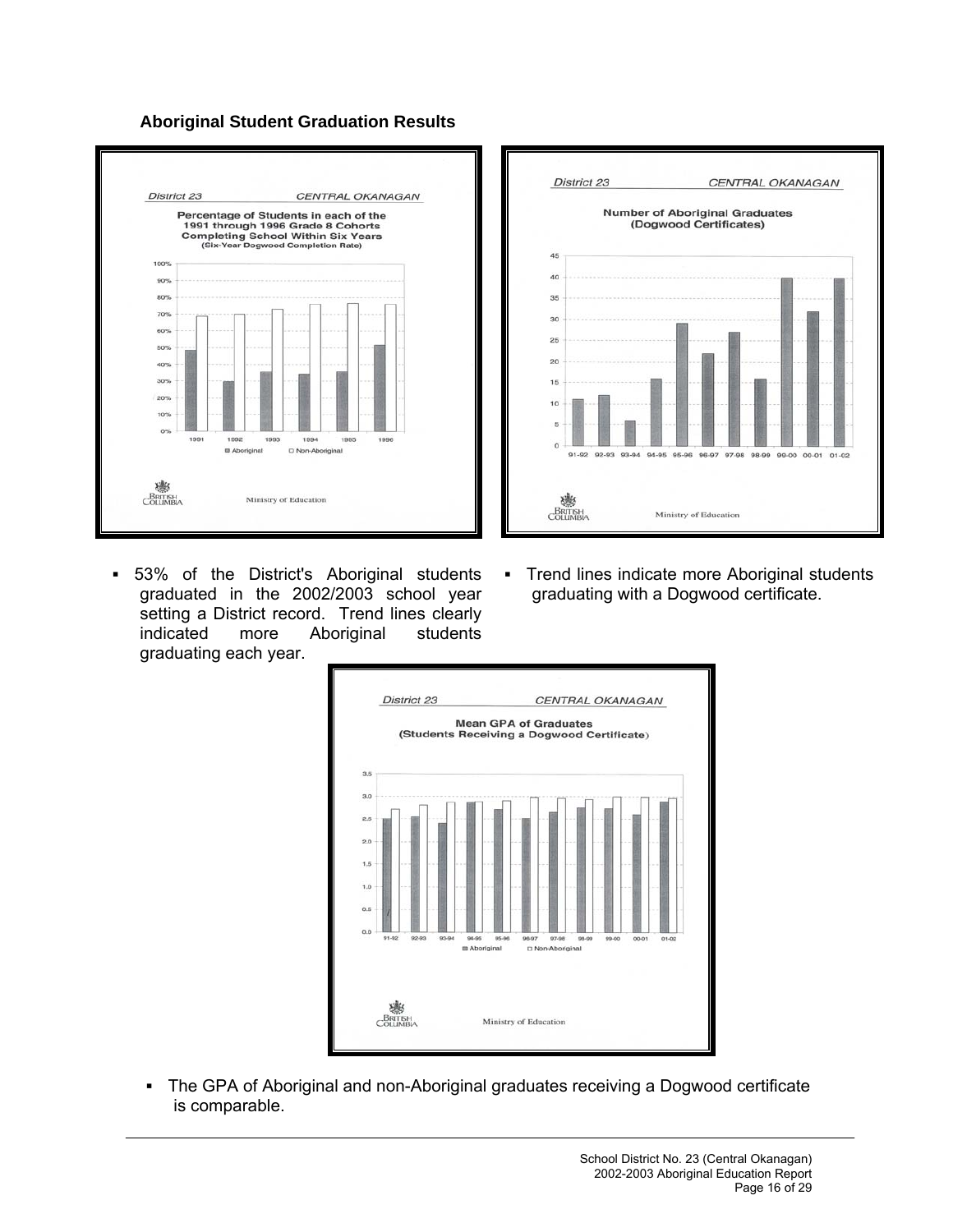# **Aboriginal Student Attendance**

|                     |     |     |     | ◠<br> |     |     |     |     |
|---------------------|-----|-----|-----|-------|-----|-----|-----|-----|
| <b>ALL STUDENTS</b> | 3.5 | 5.9 | 5.5 | 5.2   | 4.9 | 5.4 | 5.8 | 5.3 |
| <b>ABORIGINAL</b>   | 4.3 | 7.3 | 6.9 | 6.6   | 4.8 | 5.8 | 6.9 |     |



- In the primary grades, absenteeism was slightly higher for Aboriginal students.
- In grade four and grade five, absenteeism was comparable between Aboriginal and non-Aboriginal students.
- $\blacksquare$  In grade six and grade seven, the gap in absenteeism became slightly more significant.

|                     |     | 9    | 10  | 11   | 12   |
|---------------------|-----|------|-----|------|------|
| <b>ALL STUDENTS</b> | 5.8 | 6.4  | 7.3 | 9.5  | 13.2 |
| <b>ABORIGINAL</b>   | 9.3 | 10.8 | 9.8 | 13.3 | 13.8 |



- Absenteeism became increasingly more frequent for Aboriginal students at the middle and secondary levels.
- The absenteeism gap became particularly worrisome in grade eleven and grade twelve as Aboriginal students were absent almost 14% of the time.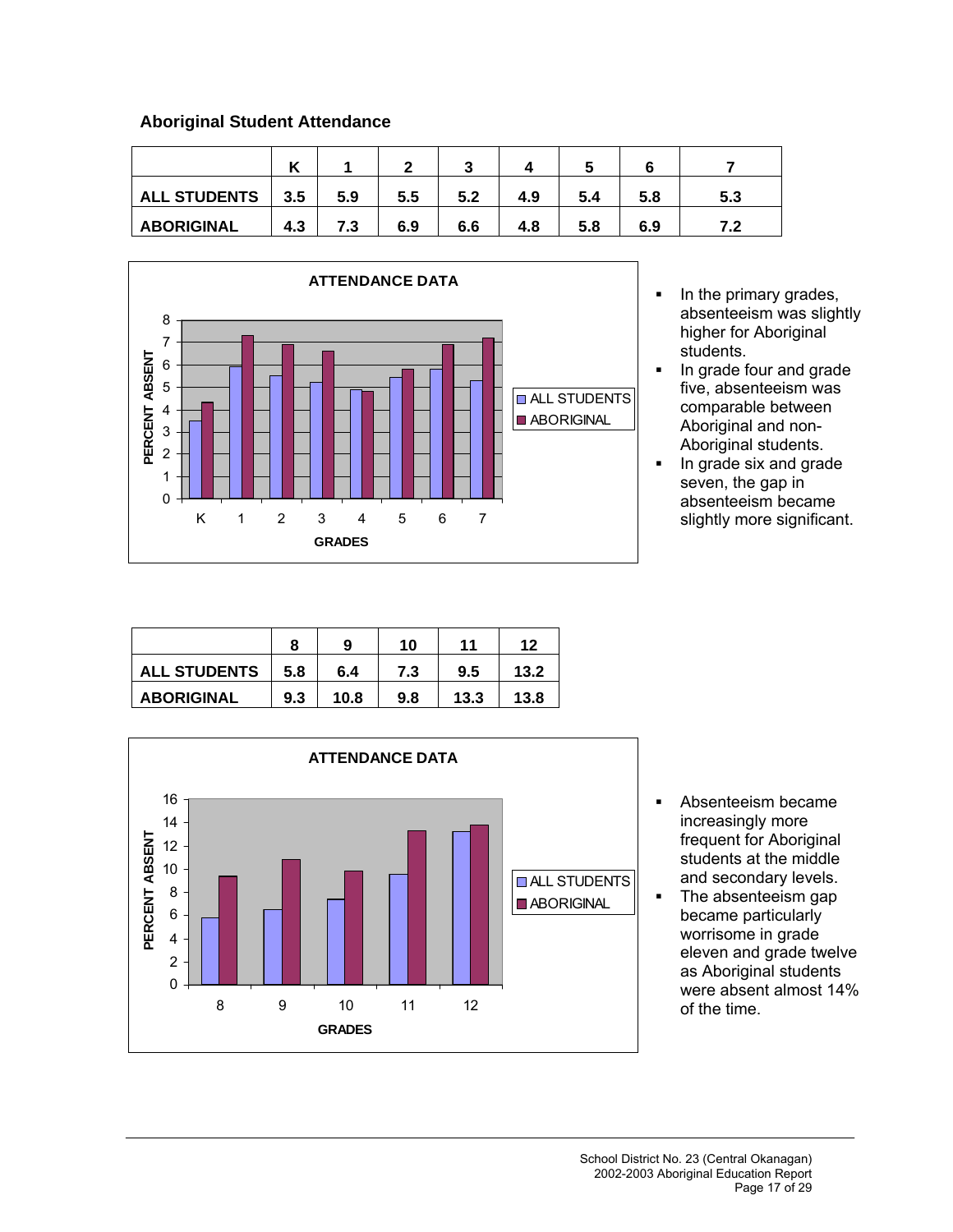# **DISCIPLINE DATA – DEFINITE SUSPENSIONS**



- **1608** definite suspensions were recorded for the non-Aboriginal student population of 21,227.
- Definite suspensions for the non-Aboriginal student population = 6.6%.



- 205 definite suspensions were recorded for the Aboriginal student population of 1320.
- Definite suspensions for the Aboriginal student population = 15.5%.

**Definite Suspension -** *up to and including ten school days*

Definite suspensions are the responsibility of the school-based administrator.

**Indefinite Suspension -** *in excess of ten school days*

**Indefinite suspensions must be referred to the Board's District Suspension Review Committee.**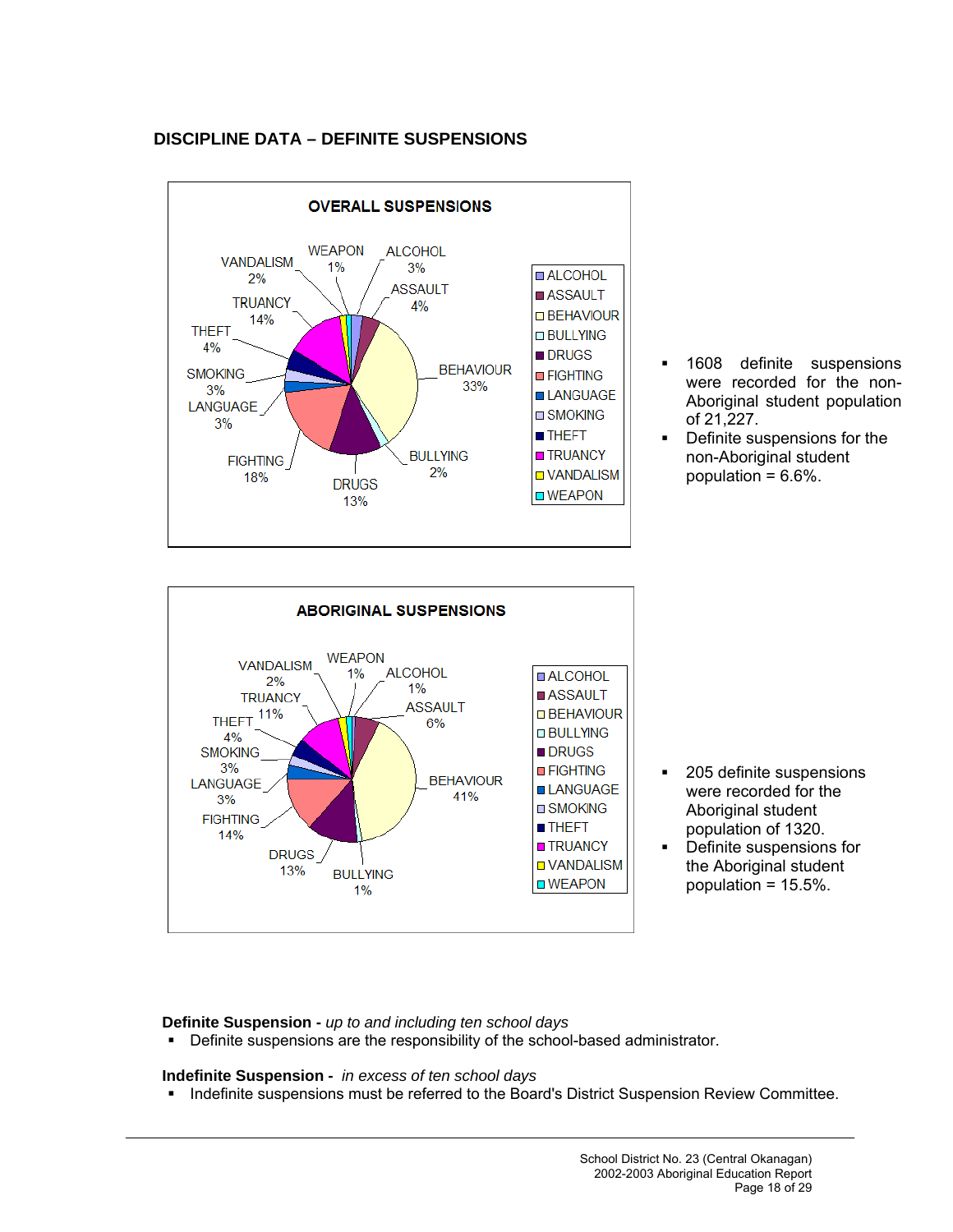## **CONCLUSION: OUR FUTURE VISION**

As is evidenced in this report, Aboriginal student graduation rates in School District No. 23 have drastically improved over the last few years; however, the disparity between Aboriginal and non-Aboriginal student achievement remains significant. And, for that reason, performance goals need to be established annually to "close the gap" between Aboriginal and non-Aboriginal student achievement.

The District, in partnership with the Aboriginal Education Committee, will analyze the accumulated data to determine how best to meet the holistic needs



of the 1300 Aboriginal students in the District. Feedback will continue to be sought from the Aboriginal community in developing future goals. The District and the Aboriginal Education Committee are committed to developing an **Enhancement Agreement** for the 2004/2005 school year in order to establish reasonable and attainable performance goals that foster parity with non-Aboriginal students.

To address specific performance and delivery expectations, the Enhancement Agreement will:

- 1. represent a unified body whose authority to speak about the Aboriginal community is accepted by the Aboriginal community;
- 2. ensure that shared decision making be an established dialogic process;
- 3. support equal participation in the Enhancement Agreement;
- 4. consult and collaborate to enable vision and goal setting in all areas of education;
- 5. track key student performance indicators at all levels (pre-school, K-12);
- 6. commit to regular reporting of results with integrity to include an evaluation and reporting process on the outcomes of the Enhancement Agreement;
- 7. ensure that the Aboriginal Education Program include a focus on continuous improvement in the academic performance of its students;
- 8. hold Aboriginal cultural knowledge as relevant in all aspects of learning, and include resources, strategies, and assessments to ensure its relevance;
- 9. increase knowledge and respect for Aboriginal culture, language, and history to enable a greater understanding for all those involved.

For more information, please contact:

Aboriginal Education Committee c/o School District No. 23 1940 Haynes Road Kelowna, B.C. V1X5X7 (250) 470-3210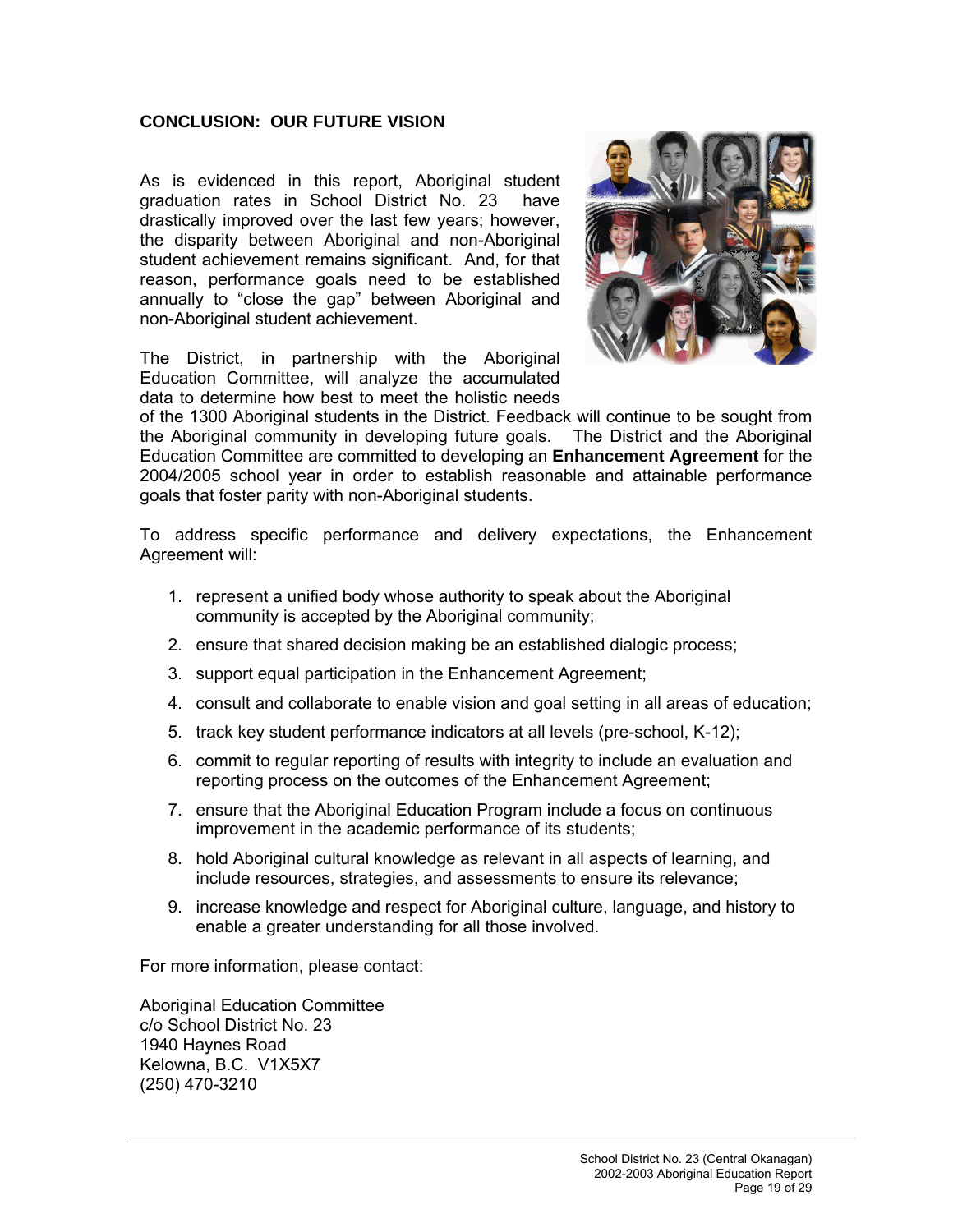Please note: The following appendixes provide further information regarding the Aboriginal Education Program including the 2002/2003 budget statement, Advocate assignments, First Nations Certified Education Assistants (FNCEA) school assignments, professional development and in-service provided to staff, and the Ministry of Education Overview of Aboriginal Education Results for School District No. 23.

.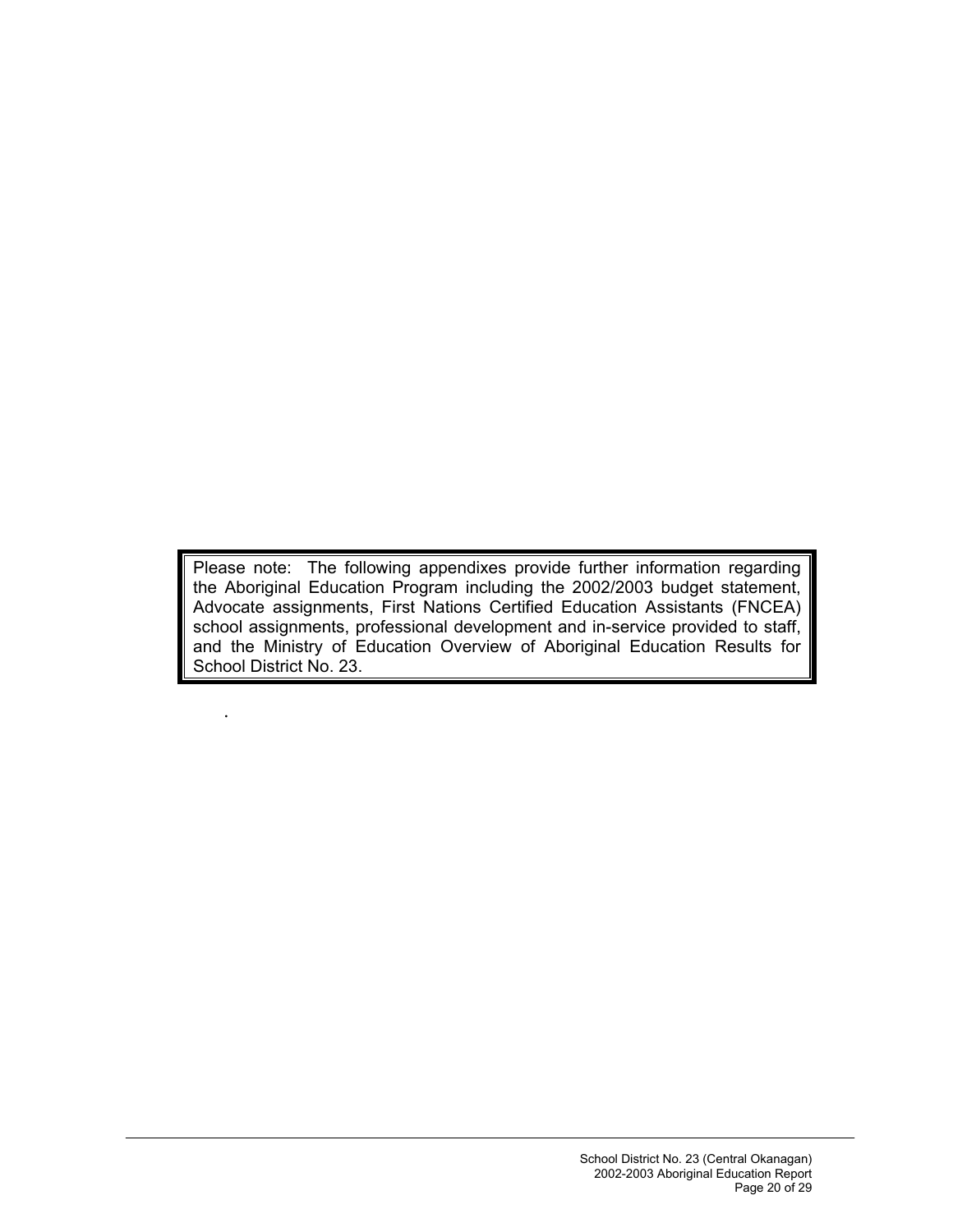# **APPENDIX**

#### *appendix a*

# **School District 23 - 2002/2003 Aboriginal Funding and Budget**

**School District # 23 (Central Okanagan) 2002-03 Aboriginal Funding and Budget** 

| Funding                                                   | 2002-03<br>Final<br><b>FTE</b> | Per Student<br>Funding   | 2002-03<br><b>Budget</b> | 2002-03<br>Actual |
|-----------------------------------------------------------|--------------------------------|--------------------------|--------------------------|-------------------|
| <b>Total FTE</b>                                          | 1,320.00                       | 950.00                   | 1,254,000                |                   |
| <sup>1.</sup> Surplus Carryforward                        |                                |                          | 99,266                   |                   |
| <b>Total Targeted Funding</b>                             |                                |                          | 1,353,266                | 1,353,266         |
| <b>Budget</b>                                             |                                |                          |                          |                   |
| <b>Allocation to Schools</b><br><b>School Allocations</b> |                                |                          | 102,117                  | 69,557            |
| <b>Total Allocation to Schools</b>                        | 0.00                           |                          | 102,117                  | 69,557            |
| <b>District Allocation</b>                                | <b>FTE</b>                     |                          |                          |                   |
| <b>Teacher Salary</b>                                     | 1.00                           | 59,246                   | 59,246                   | 61,706            |
| <sup>2</sup> Advocates Salaries                           | 14.40                          | 31,624                   | 455,381                  | 422,944           |
| 3. Cultural Facilitator Salary                            | 0.90                           | 31,623                   | 28,461                   | 38,458            |
| 4. Cultural Facilitator Assistant Salary                  | 0.44                           | 31,291                   | 13,768                   | 13,916            |
| <b>CEA Salaries</b>                                       | 12.03                          | 31,624                   | 380,422                  | 366,226           |
| <b>Staff Benefits</b>                                     |                                |                          | 221,782                  | 212,130           |
| Professional Development-Support Staff                    |                                |                          | 3,000                    | 2,805             |
| Mileage                                                   |                                |                          | 13,000                   | 13,390            |
| <b>Cultural Supplies</b>                                  |                                |                          | 30,000                   | 23,530            |
| <b>General Teaching Supplies</b>                          |                                |                          | 26,500                   | 26,005            |
| 5. Westbank Language Camp                                 |                                |                          | 7,000                    | 7,900             |
| <sup>6.</sup> General District Level Allocation           |                                |                          | 9,589                    | 14,274            |
| Telephone/Admin                                           |                                |                          | 3,000                    | 2,884             |
| <b>Subtotal District Spending</b>                         |                                |                          | 1,251,149                | 1,206,168         |
| <b>Total Expenses</b>                                     |                                |                          | 1,353,266                | 1,275,725         |
|                                                           |                                | <b>Balance Remaining</b> | $\boldsymbol{0}$         | 77,541            |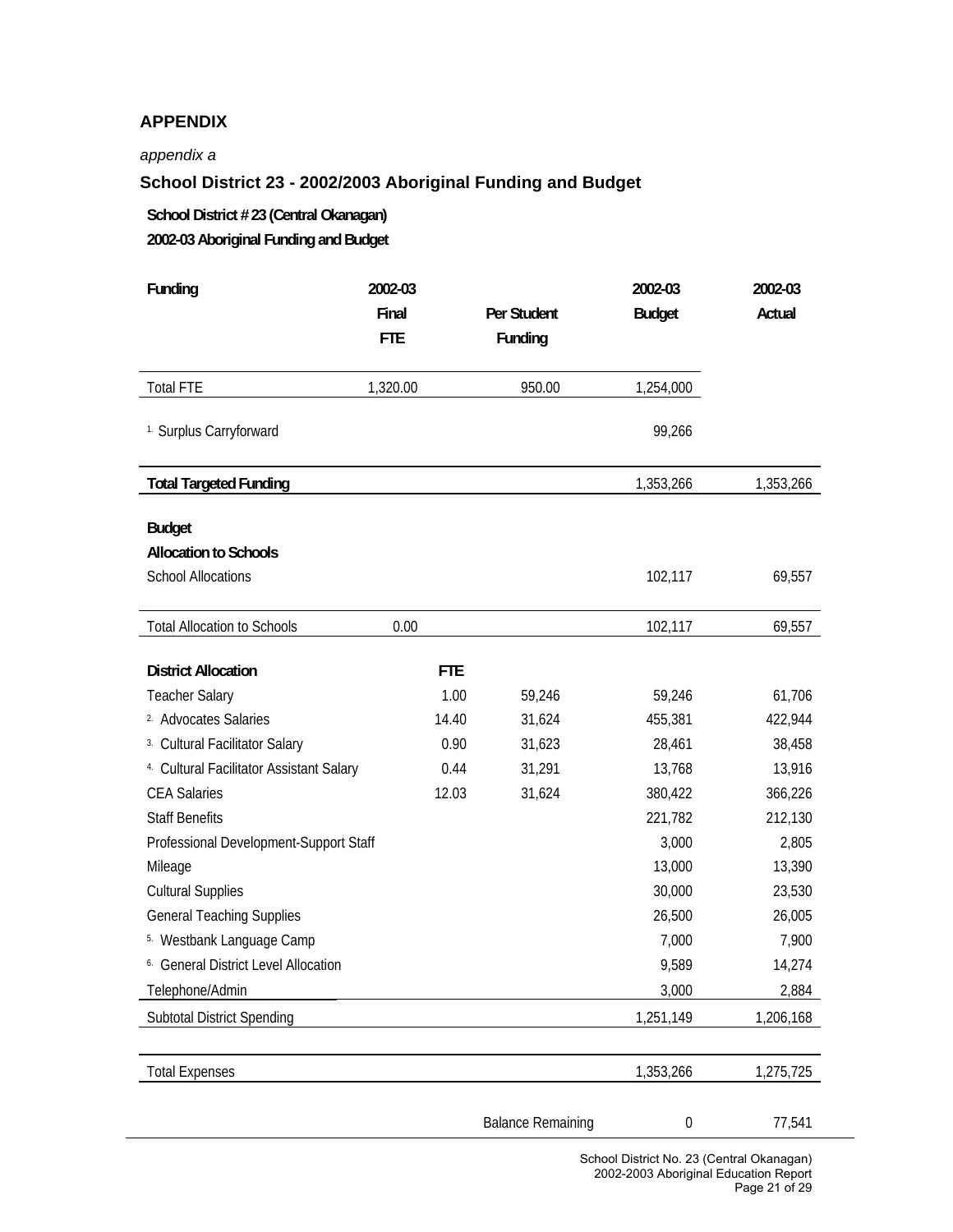## **BUDGET NOTES:**

- 1. *Surplus Carryforward: Previous years' surpluses were allocated to schools on a per First Nations student basis to provide for additional education support. Unspent amounts from 2001/2002 remained in the school accounts to be used in 2002/2003.*
- 2. *Advocate Salary and Benefits: The program now provides for 15.0 Advocates. The .6 not budgeted reflects a delay in fully staffing for 2002/2003.*
- 3. *Cultural Facilitator Salary and Benefits: This reflects the delayed start for the Cultural Facilitator following a late resignation.*
- 4. *Cultural Facilitator Assistant: This .6 position was not filled until late Fall 2002.*
- 5. *The Westbank Language Camp is conducted for one week in the summer by Westbank First Nation.*
- 6. The District Account is accessed by various groups for specific projects or endeavors in *support of Aboriginal students through the School District 23 Director of Instruction.*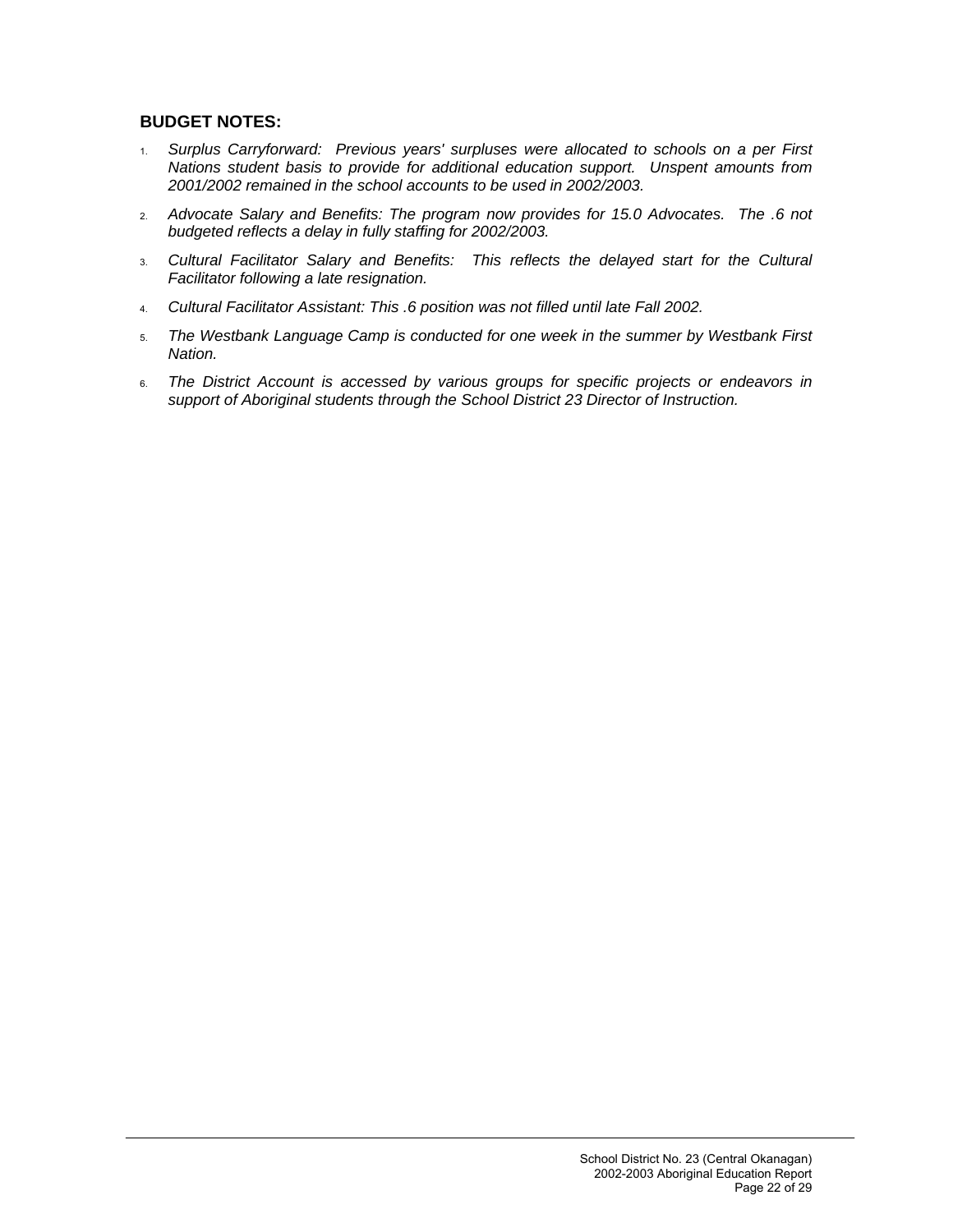# *appendix b:*

# First Nations Student Advocate – School Assignments 2002/2003

| Audrey Barr:<br><b>Rutland Senior Secondary</b>                                                                                            | Sharon Bond<br>Mount Boucherie Secondary                                                                                                                                        | Pat Gregoire<br>Pearson Road Elementary<br>Peter Greer Elementary<br><b>Ellison Elementary</b><br>South Rutland Elementary<br><b>Black Mountain Elementary</b>                 |
|--------------------------------------------------------------------------------------------------------------------------------------------|---------------------------------------------------------------------------------------------------------------------------------------------------------------------------------|--------------------------------------------------------------------------------------------------------------------------------------------------------------------------------|
| <b>Richard Gauthier</b>                                                                                                                    | Reneé Hetú                                                                                                                                                                      | Wayne Jack                                                                                                                                                                     |
| Kelowna Senior Secondary<br>Okanagan Mission<br>Secondary                                                                                  | <b>Glenrosa Elementary</b><br><b>Peachland Elementary</b><br><b>Helen Gorman Elementary</b><br><b>Central Programs &amp; Services</b>                                           | George Elliot Secondary<br>Davidson Road Elementary<br>Oyama Elementary                                                                                                        |
| Stephanie Kenequonash                                                                                                                      | Simone Medland                                                                                                                                                                  | <b>Lindy Stubbs</b>                                                                                                                                                            |
| <b>Chief Tomat Elementary</b><br>Lakeview Elementary<br><b>Hudson Road Elementary</b><br>Shannon Lake Elementary<br>Rose Valley Elementary | <b>Rutland Senior Secondary</b><br>Dr. Knox Middle                                                                                                                              | <b>Springvalley Middle</b><br><b>Belgo Elementary</b>                                                                                                                          |
| Brenda Vandal                                                                                                                              | Hannah Vedan                                                                                                                                                                    | Sandra Whattam                                                                                                                                                                 |
| <b>Rutland Middle</b><br><b>Rutland Elementary</b>                                                                                         | <b>Bankhead Elementary</b><br>A.S. Matheson Elementary<br><b>Glenmore Elementary</b><br>North Glenmore Elementary<br><b>Watson Road Elementary</b><br><b>Casorso Elementary</b> | K.L.O. Middle<br>Mount Boucherie Secondary                                                                                                                                     |
| <b>Nicole Werstuik</b>                                                                                                                     | Leanne Willard                                                                                                                                                                  | <b>Todd Wilson</b>                                                                                                                                                             |
| Shannondee Rigby (relief)<br>Glenrosa Middle<br><b>Westbank Elementary</b>                                                                 | Constable Neil Bruce Middle<br>Westside Jr. Storefront                                                                                                                          | <b>Quigley Elementary</b><br><b>Springvalley Elementary</b><br>Raymer Elementary<br>South Kelowna Elementary<br><b>Anne McClymont Elementary</b><br>Dorothea Walker Elementary |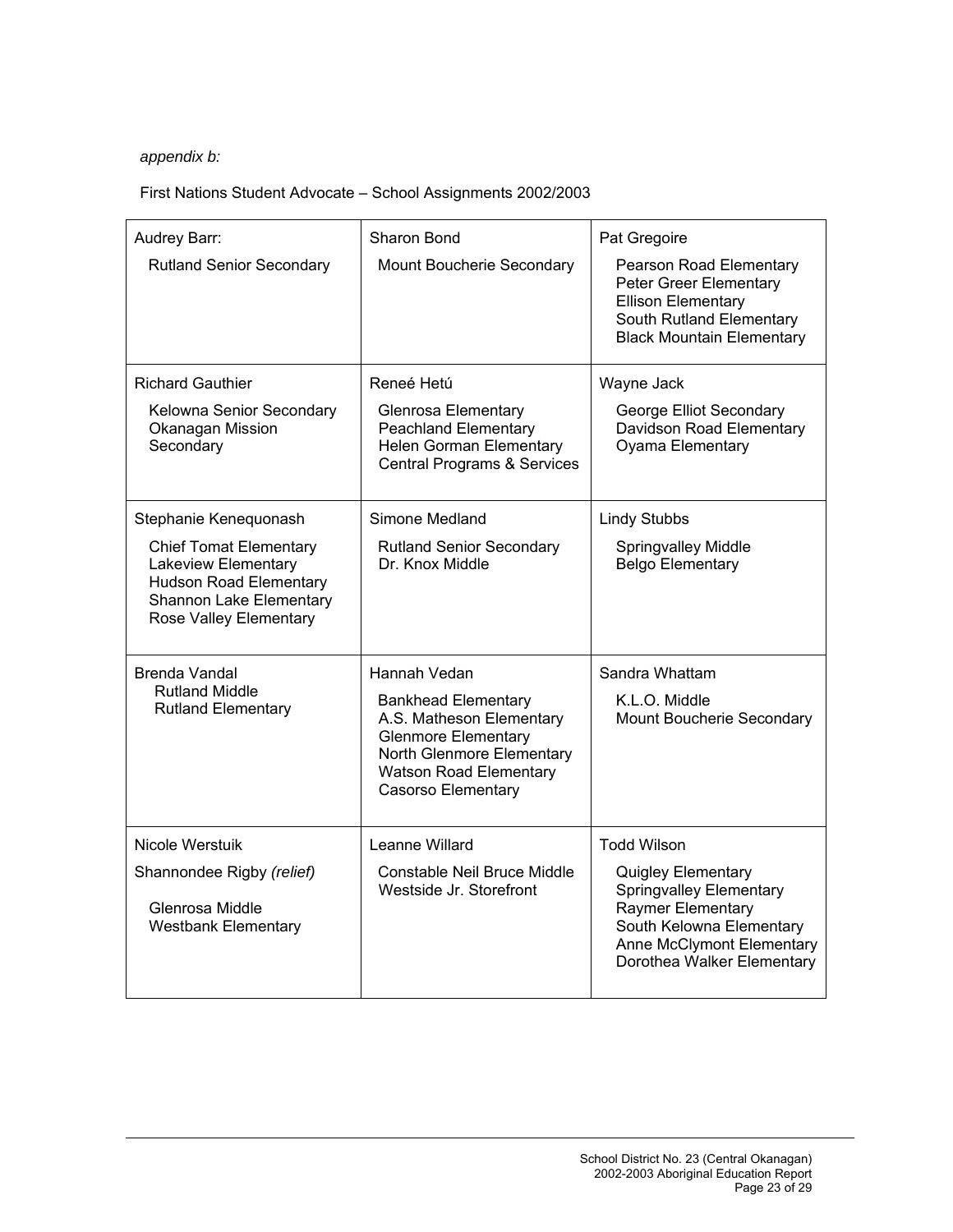## *appendix c*

# Certified Education Assistant (CEA) Support

| <b>Elementary Schools</b> | <b>FN Students</b> | FN Students w/ CEA Support |
|---------------------------|--------------------|----------------------------|
| A.S. Matheson             | 37                 | 29                         |
| Anne McClymont            | 4                  | 4                          |
| Bankhead                  | $\overline{35}$    | 21                         |
| Belgo                     | 26                 | 25                         |
| <b>Black Mountain</b>     | 17                 | 14                         |
| Casorso                   | 17                 | 12                         |
| <b>Chief Tomat</b>        | 60                 | 24                         |
| Davidson Road             | 24                 | 16                         |
| Dorothea Walker           | 11                 | 8                          |
| Ellison                   | 14                 | 9                          |
| Glenmore                  | 21                 | 14                         |
| Glenrosa                  | 27                 | 18                         |
| Helen Gorman              | 19                 | 9                          |
| Hudson Road               | 36                 | 18                         |
| Lakeview                  | 19                 | 6                          |
| North Glenmore            | 14                 | 12                         |
| Oyama                     | 8                  | 3                          |
| Peachland                 | 12                 | 7                          |
| Pearson                   | 29                 | $\overline{21}$            |
| Peter Greer               | $\overline{28}$    | 22                         |
| Quigley                   | 30                 | 22                         |
| Raymer                    | 25                 | 13                         |
| Rose Valley               | 6                  | $\overline{2}$             |
| Rutland                   | 20                 | 13                         |
| Shannon Lake              | 20                 | $\overline{2}$             |
| South Kelowna             | 8                  | 7                          |
| South Rutland             | 26                 | 16                         |
| Springvalley              | 45                 | 28                         |
| Watson Road               | 8                  | 8                          |
| Westbank                  | $\overline{55}$    | 38                         |
| <b>Total Elementary</b>   | 701                | 441                        |
|                           |                    |                            |
| <b>Middle Schools</b>     | <b>FN Students</b> | FN Students w/ CEA Support |
| C.N.B.                    | 50                 | 34                         |
| Dr. Knox                  | 48                 | 23                         |
| Glenrosa Middle           | 57                 | 24                         |
| K.L.O.                    | 29                 | 18                         |
| R.M.S.                    | 41                 | 37                         |
| S.M.S.                    | 48                 | 35                         |
| <b>Total Middle</b>       | 273                | 171                        |
| <b>Secondary Schools</b>  | <b>FN Students</b> | FN Students w/ CEA Support |
| George Elliot             | 63                 | 10                         |
| K.S.S.                    | 71                 |                            |
| M.B.S.S.                  | 92                 |                            |
| O.K.M.                    | 5                  |                            |
| R.S.S.                    | 94                 |                            |
| <b>Central School</b>     | 25                 |                            |
| Storefront School         | 30                 |                            |
| <b>Total Secondary</b>    | 380                | 10                         |
|                           |                    |                            |
| <b>Total All Schools</b>  | 1354               | 622                        |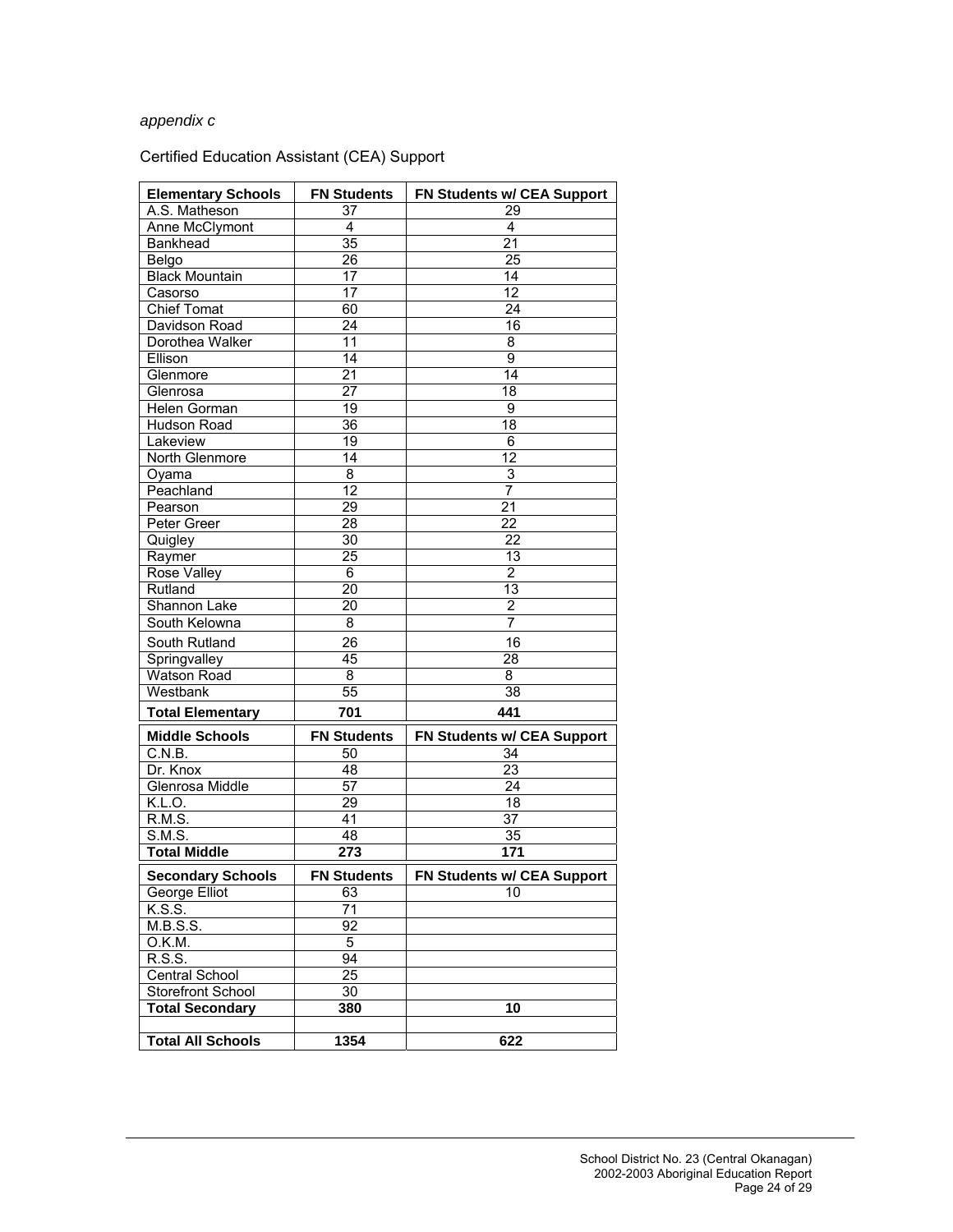#### *appendix d*

#### **Professional Development and In-Service**

During the 2002/2003 school year, the Aboriginal Program provided opportunities for increased knowledge and understanding of the culture and history of Aboriginal people to:

- current teachers in School District No. 23 through school-based and District-wide Professional Development activities
- school staffs through staff meetings and other administration directed gatherings
- **EXECT**'s through workshops and seminars
- student teachers through presentations to university classes.

Professional development in-service was also provided for staff within the program to continue their skill development through workshops, attendance at conferences and regular staff meetings and case conferencing.

| Date                  | <b>Participants</b>                         | # Attending | <b>Activity/Topics</b>                                                       | <b>Duration</b>   |
|-----------------------|---------------------------------------------|-------------|------------------------------------------------------------------------------|-------------------|
| Nov. 12               | First Nations CEAs and<br>Advocates         | 40          | Cultural awareness, role<br>clarification, idea exchange                     | Full day          |
| Dec. 2                | OUC final year<br>education students        | 50          | Considerations re: Teaching<br><b>First Nations students</b>                 | One hour<br>(x 2) |
| March 13              | Glenrosa Middle PAC                         | 10          | The SD 23 Aboriginal<br>Program: "The Purpose, the<br>Reason, the Practice"  | 2 hours           |
| March 31              | <b>First Nations Studies 12</b>             | 5           | Curriculum and resources<br>available to support their<br>classes            | Full day          |
| $Feb.3 -$<br>March 28 | Human Service Worker<br>practicum students  |             | Supervision and evaluation of<br>OUC student.                                | Full time         |
| April 12              | U Vic intern teachers                       | 35          | <b>Aboriginal Awareness</b><br>seminar                                       | Half day          |
| June 16               | <b>First Nations Studies 12</b><br>teachers | 4           | Planning for new year: field<br>trips and resources to support<br>curriculum | Half day          |

#### **Professional Development and In-service Provided by the Coordinating Teacher**

#### **2002/2003 Professional Development Provided to Staff from Other Sources**

| Date        | <b>Professional Development</b>                                             |
|-------------|-----------------------------------------------------------------------------|
| Oct. 17/18  | Two Advocates attended Dr. Gordon Neufeld seminar on "Stuck Children".      |
| Nov. 22     | One Advocate attended a workshop on Assessing Suicide Behaviors.            |
| Jan. 24/25  | Five Advocates attended an Aboriginal Education Conference in Vancouver.    |
| April 4     | One Advocate attended a Suicide Behavior Awareness seminar.                 |
| April 28/29 | Coordinating teacher attended "Healers and Leaders" conference in Victoria. |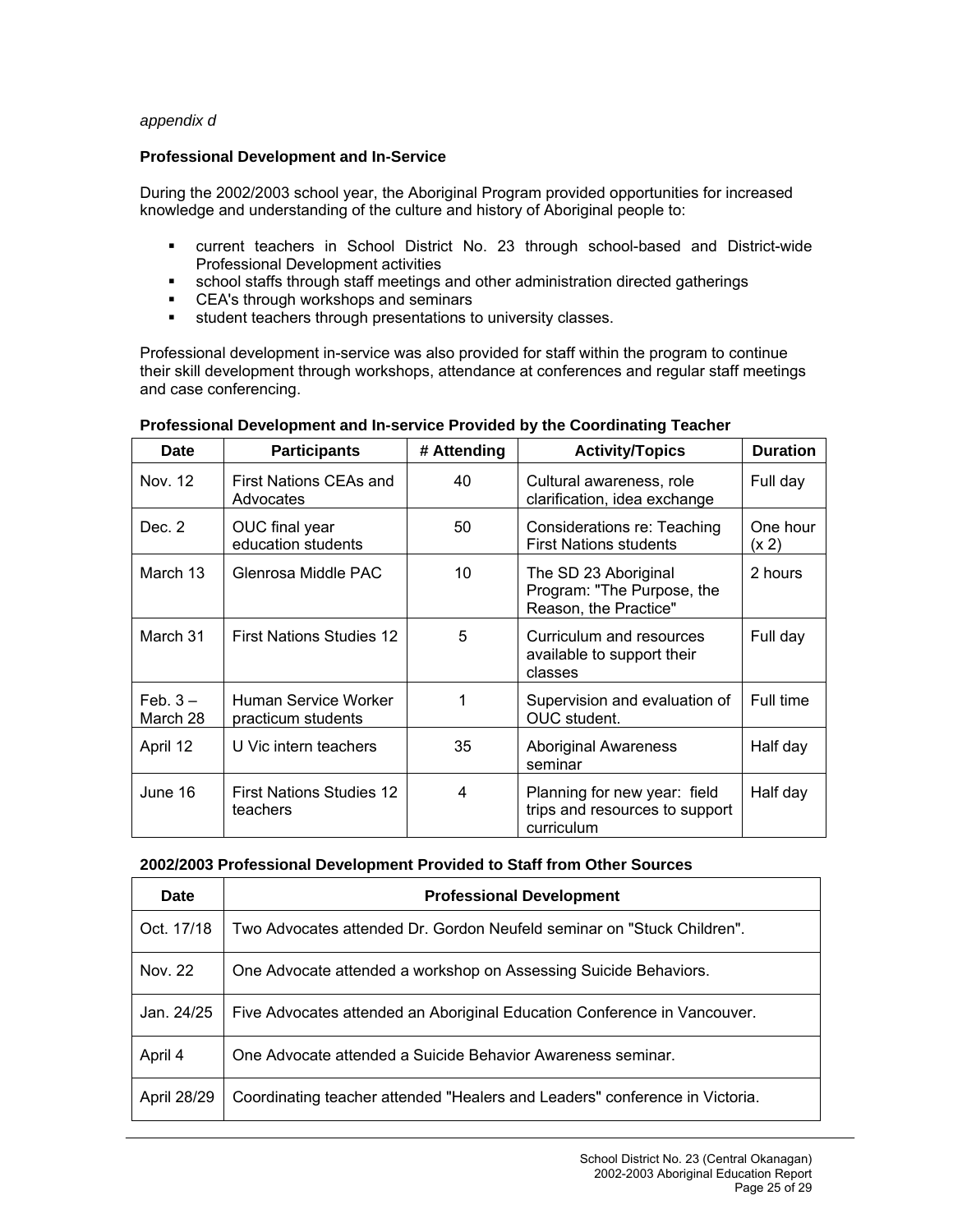# **DISTRICT 23 PROFILE – ABORIGINAL EDUCATION**

# **Percentage of Students in BC Public Schools Who Identify Themselves as Aboriginal**

|             | 96-97   | 97-98   | 98-99 | 99-00 | $00 - 01$ | $01 - 02$ | 02-03   |
|-------------|---------|---------|-------|-------|-----------|-----------|---------|
| District 23 | $3.6\%$ | 4.0%    | 4.5%  | 4.9%  | $5.4\%$   | $5.7\%$   | 6.2%    |
| Province    | 6.1%    | $6.4\%$ | 6.8%  | 7.2%  | 7.5%      | 7.9%      | $8.2\%$ |

#### **Total Number of Students Who Identify Themselves as Aboriginal**

|                        | 96-97 | 97-98 | 98-99 | 99-00 | $00 - 01$ | $01 - 02$ | $02 - 03$ |
|------------------------|-------|-------|-------|-------|-----------|-----------|-----------|
| Public On-<br>Reserve  | 9     |       | 46    | 56    | 49        | 99        | 97        |
| Public Off-<br>Reserve | 794   | 899   | 987   | 1072  | 1187      | 1207      | 1293      |

### **Secondary School Progress – Students Entering Grade 8 in 1996**

|                | Grade 8 | Grade 9 | Grade 10 | Grade 11 | Grade 12 | Dogwood |
|----------------|---------|---------|----------|----------|----------|---------|
| Aboriginal     | 100.0%  | 96.9%   | $94.6\%$ | 85.2%    | 64.2%    | 52.0%   |
| Non-Aboriginal | 100.0%  | 100.2%  | 100.4%   | 96.7%    | 86.9%    | 76.1%   |

#### **Secondary School Progress by Gender – Students Entering Grade 8 in 1996**

|                           | Grade 8 | Grade 9 | Grade 10 | Grade 11 | Grade 12 | Dogwood |
|---------------------------|---------|---------|----------|----------|----------|---------|
| <b>Aboriginal Males</b>   | 100%    | 95%     | 91%      | 79%      | 57%      | 42%     |
| Aboriginal<br>Females     | 100%    | 99%     | 99%      | 93%      | 74%      | 65%     |
| Non-Aboriginal<br>Males   | 100%    | 100%    | 101%     | 96%      | 84%      | 71%     |
| Non-Aboriginal<br>Females | 100%    | 100%    | 100%     | 97%      | 90%      | 82%     |

#### **Percentage of First-Time Grade 8 Students Not Progressing to a Higher Grade Within B.C.**

|                | '96 into ''97 | '97 into '98 | '98 into '99 | '99 into '00 | '00 into '01 | '01 into '02 |
|----------------|---------------|--------------|--------------|--------------|--------------|--------------|
| Aboriginal     | 21.1%         | 23.1%        | 11.7%        | 7.6%         | 16.3%        | $6.7\%$      |
| Non-Aboriginal | 3.5%          | $5.0\%$      | $4.2\%$      | 4.8%         | $5.2\%$      | 3.9%         |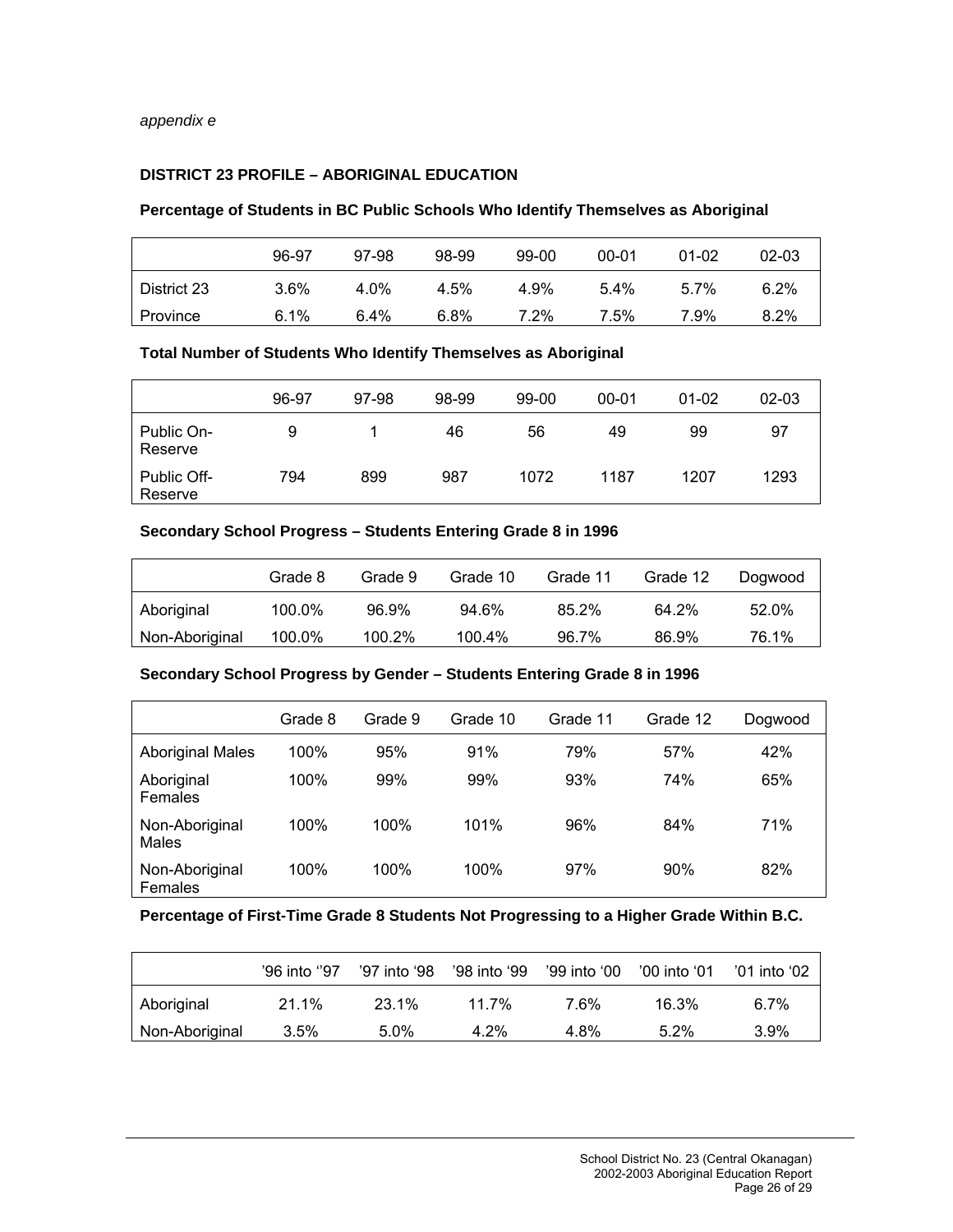#### **Percentage of Students in each of the 1991 through 1996 Grade 8 Cohorts Completing School Within Six Years (Six-Year Dogwood Completion Rate)**

|                | 1991  | 1992  | 1993  | 1994  | 1995  | 1996  |
|----------------|-------|-------|-------|-------|-------|-------|
| Aboriginal     | 48.4% | 29.5% | 35.5% | 34.1% | 35.8% | 52.0% |
| Non-Aboriginal | 68.9% | 69.9% | 73.2% | 76.1% | 76.9% | 76.1% |

## **Grade 4 Students – Meeting or Exceeding Expectations for 2000, 2001, 2002 and 2003 Foundation Skills Assessment**

|                       | Reading | Writing | Numeracy |
|-----------------------|---------|---------|----------|
| Non-Aboriginal - 2000 | 81.5%   |         | 79.9%    |
| Aboriginal - 2000     | 65.4%   |         | 71.6%    |
| Non-Aboriginal - 2001 | 84.7%   | 93.1%   | 87.7%    |
| Aboriginal - 2001     | 70.7%   | 76.0%   | 78.7%    |
| Non-Aboriginal - 2002 | 85.6%   | 95.0%   | 89.9%    |
| Aboriginal - 2002     | 67.9%   | 90.2%   | 76.6%    |
| Non-Aboriginal - 2003 | 75.8%   | 94.9%   | 87.2%    |
| Aboriginal - 2003     | 63.8%   | 93.3%   | 68.8%    |

#### **Grade 7 Students – Meeting or Exceeding Expectations for 2000, 2001, 2002 and 2003 Foundation Skills Assessment**

|                       | Reading | Writing | Numeracy |
|-----------------------|---------|---------|----------|
| Non-Aboriginal - 2000 | 83.3%   |         | 78.9%    |
| Aboriginal - 2000     | 63.9%   |         | 57.1%    |
| Non-Aboriginal - 2001 | 77.7%   | 82.7%   | 79.7%    |
| Aboriginal - 2001     | 60.5%   | 75.0%   | 66.2%    |
| Non-Aboriginal - 2002 | 77.4%   | 83.3%   | 81.5%    |
| Aboriginal - 2002     | 55.0%   | 74.7%   | 69.2%    |
| Non-Aboriginal - 2003 | 77.6%   | 80.4%   | 83.8%    |
| Aboriginal - 2003     | 69.2%   | 64.9%   | 72.2%    |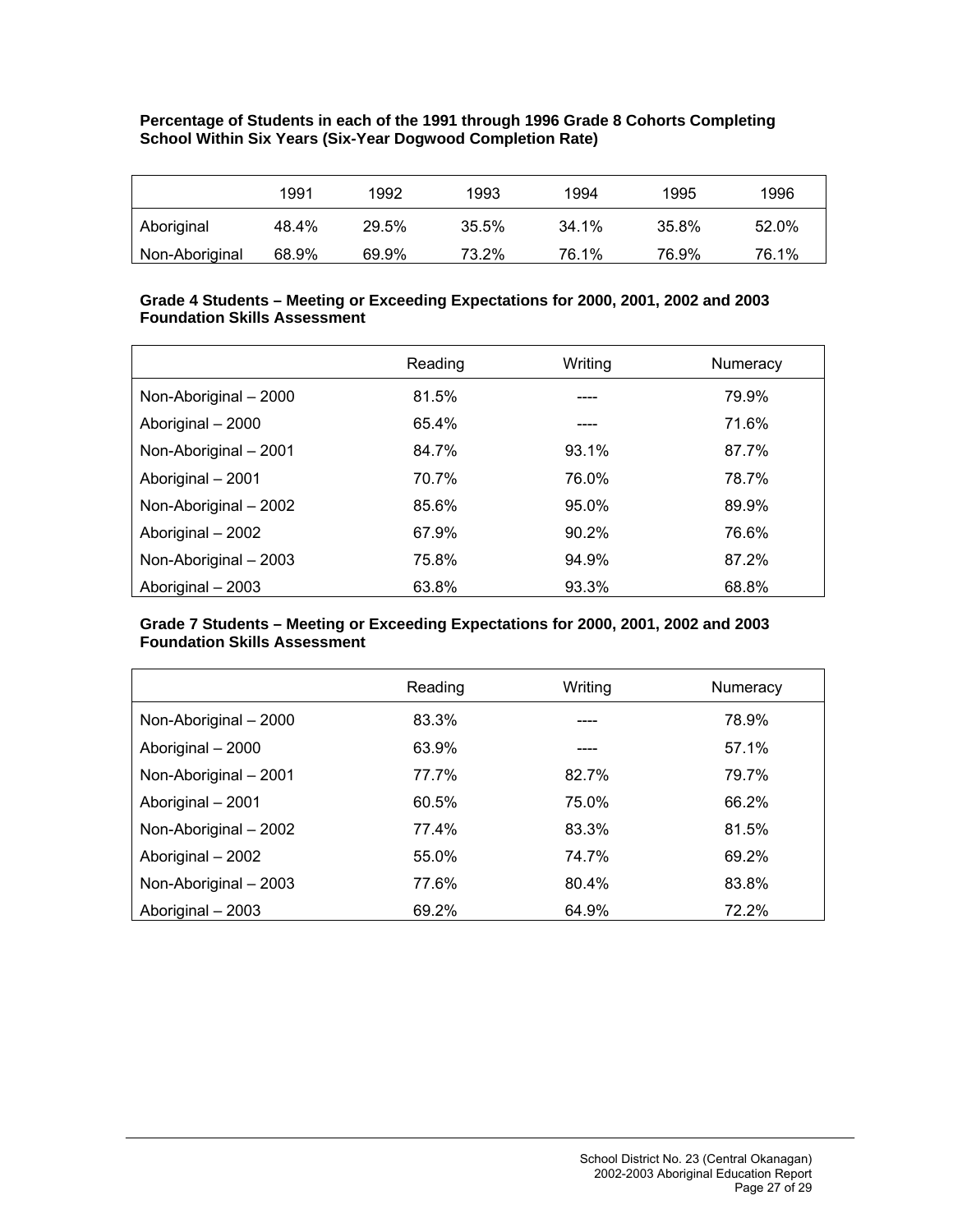|                       | Reading | Writina | Numeracy |
|-----------------------|---------|---------|----------|
| Non-Aboriginal - 2000 | 80.5%   |         | 73.6%    |
| Aboriginal - 2000     | 66.0%   |         | 46.8%    |
| Non-Aboriginal - 2001 | 76.3%   | 87.6%   | 75.8%    |
| Aboriginal - 2001     | 60.4%   | 78.9%   | 70.7%    |
| Non-Aboriginal - 2002 | 73.1%   | 86.5%   | 72.1%    |
| Aboriginal - 2002     | 52.9%   | 75.6%   | 44.2%    |
| Non-Aboriginal - 2003 | 74.2%   | 85.0%   | 77.7%    |
| Aboriginal - 2003     | 63.0%   | 75.5%   | 63.5%    |

#### **Grade 10 Students – Meeting or Exceeding Expectations for 2000, 2001, 2002 and 2003 Foundation Skills Assessment**

**Percentage of Grade 12 Students Who Wrote and Passed the English 12 Provincial Exam** 

|                | 94-95 | 95-96 | 96-97 | 97-98 | 98-99 | 99-00 | $00 - 01$ | $01 - 02$ |
|----------------|-------|-------|-------|-------|-------|-------|-----------|-----------|
| Aboriginal     | 38.2% | 51.5% | 37.5% | 31.3% | 29.6% | 29.0% | 24.0%     | 23.5%     |
| Non-Aboriginal | 60.9% | 62.8% | 63.8% | 62.3% | 60.8% | 65.4% | 60.8%     | 59.2%     |

**Percentage of Grade 12 Students Who Wrote and Passed the Mathematics 12 Provincial Exam** 

|                | 94-95   | 95-96   | 96-97   | 97-98   | 98-99 | 99-00 | 00-01 | $01 - 02$ |
|----------------|---------|---------|---------|---------|-------|-------|-------|-----------|
| Aboriginal     | $5.9\%$ | $8.9\%$ | $6.3\%$ | $2.1\%$ | 11.1% | 8.1%  | 2.7%  | 4.7%      |
| Non-Aboriginal | 22.3%   | 20.4%   | 20.2%   | 20.3%   | 19.5% | 22.4% | 18.5% | 14.6%     |

#### **Percentage of Grade 12 Students Who Wrote and Passed the Communications 12 Provincial Exam**

|                | 94-95 | 95-96    | 96-97   | 97-98 | 98-99   | 99-00   | 00-01 | $01 - 02$ |
|----------------|-------|----------|---------|-------|---------|---------|-------|-----------|
| Aboriginal     | 14.7% | $11.1\%$ | $4.2\%$ | 14.6% | 7.4%    | 21.0%   | 16.0% | 11.8%     |
| Non-Aboriginal | 6.1%  | 6.3%     | 5.7%    | 7.4%  | $8.0\%$ | $9.1\%$ | 8.7%  | 8.6%      |

#### **Percentage of Students Enrolled in Special Education Categories, 2002-2003**

|                | Sensory | Learning | Behaviour | Gifted  |
|----------------|---------|----------|-----------|---------|
| Aboriginal     | $0.7\%$ | 4.5%     | 7.0%      | 0.7%    |
| Non-Aboriginal | 0.3%    | $2.0\%$  | 2.6%      | $3.0\%$ |